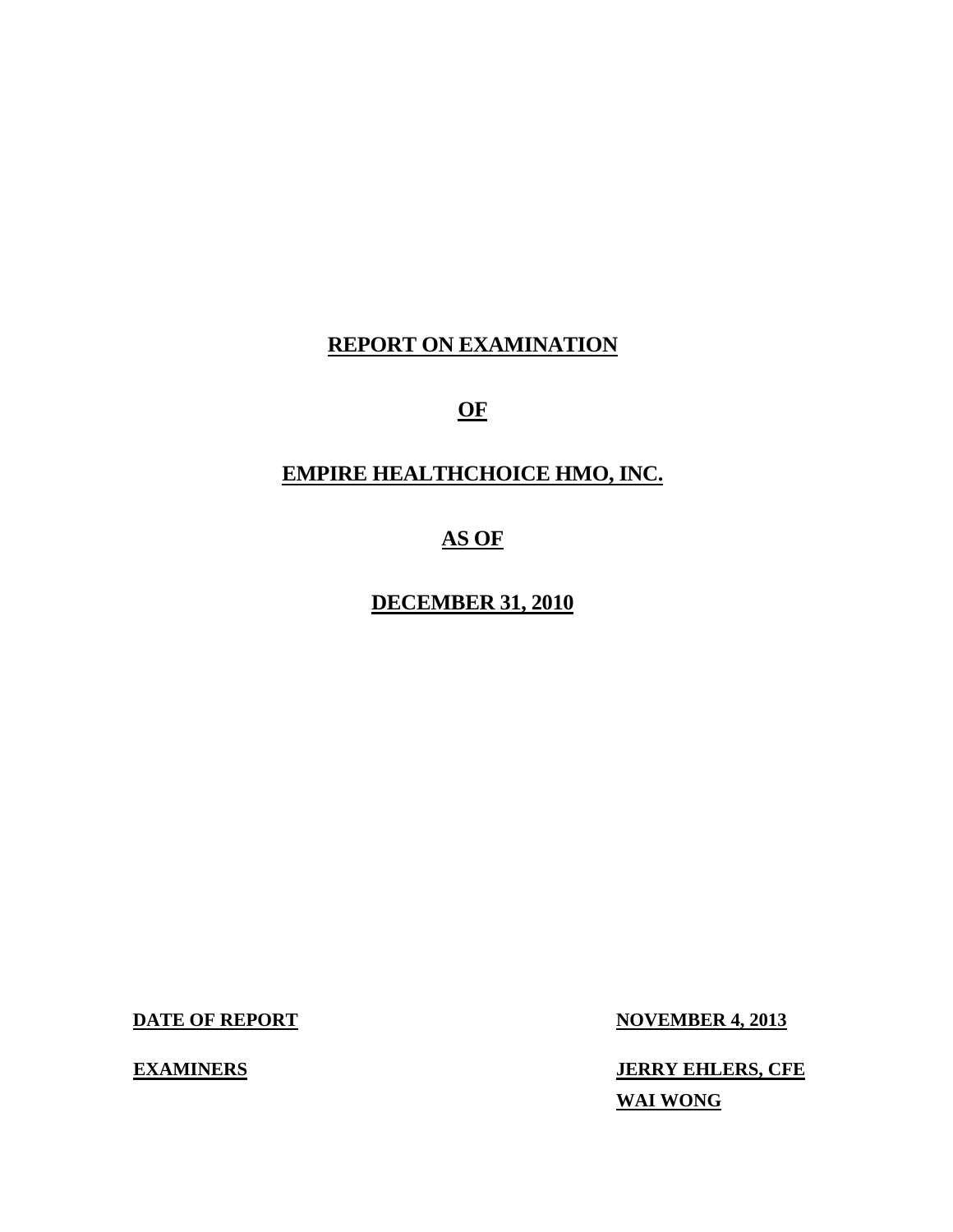# **TABLE OF CONTENTS**

# **ITEM NO. PAGE NO.**

| 1. | Scope of the examination                                   | 3     |
|----|------------------------------------------------------------|-------|
| 2. | Description of the Plan                                    | 5     |
|    | A. Management and controls                                 | 6     |
|    | B. Corporate governance                                    | $8\,$ |
|    | C. Territory and plan of operation                         | 9     |
|    | D. Risk-based capital                                      | 11    |
|    | E. Dividends                                               | 11    |
|    | F. Small group business                                    | 12    |
|    | G. Holding company system                                  | 13    |
|    | H. Internal controls                                       | 15    |
|    | I. Facilitation of the examination                         | 17    |
| 3. | <b>Financial statements</b>                                | 18    |
|    | <b>Balance</b> sheet<br>$\mathbf{A}$                       | 18    |
|    | <b>B.</b><br>Statement of revenue and expenses and capital | 20    |
|    | and surplus                                                |       |
| 4. | Claims unpaid                                              | 21    |
|    |                                                            |       |
| 5. | Premium refunds and Department Regulation No. 146 (11)     | 22    |
|    | NYCRR 361) – Specified Medical Conditions ("SMC") Pools    |       |
| 6. | Compliance with prior report on examination                | 23    |
|    |                                                            |       |
| 7. | Summary of comments and recommendations                    | 25    |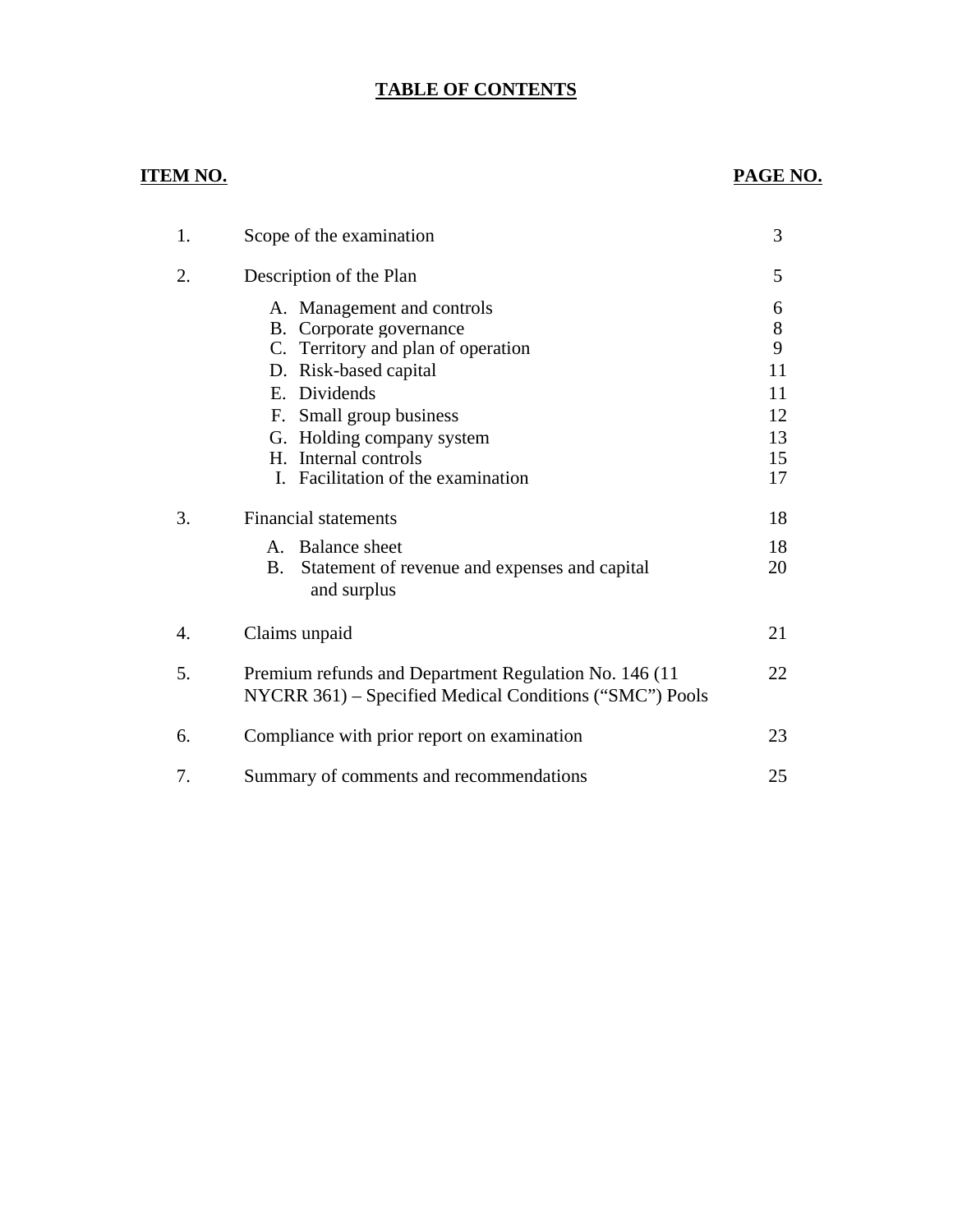

# NEW YORK STATE DEPARTMENT<sub>of</sub> FINANCIAL SERVICES

Andrew M. Cuomo Benjamin M. Lawsky Governor Superintendent Superintendent Superintendent Superintendent Superintendent Superintendent Superintendent

November 4, 2013

Honorable Benjamin M. Lawsky Superintendent of Financial Services Albany, New York 12257

Sir:

Pursuant to the requirements of the New York Insurance Law and acting in accordance with the instructions contained in Appointment Number 30710, dated April 19, 2011, attached hereto, we have made an examination into the condition and affairs of Empire HealthChoice HMO, Inc., a for-profit health maintenance organization licensed under the provisions of Article 44 of the New York Public Health Law as of December 31, 2010, and submit the following report thereon.

The examination was conducted at the Plan's home office located at One Liberty Plaza, New York, NY.

Wherever the designations the "Plan" or "EHC HMO" appear herein, without qualification, they should be understood to mean Empire HealthChoice HMO, Inc.

Empire HealthChoice HMO, Inc., is a New York domiciled stock health maintenance organization ("HMO") and is a wholly-owned subsidiary of Empire HealthChoice Assurance, Inc. ("EHCA"), which is an indirect wholly-owned subsidiary of WellPoint, Inc. ("WellPoint").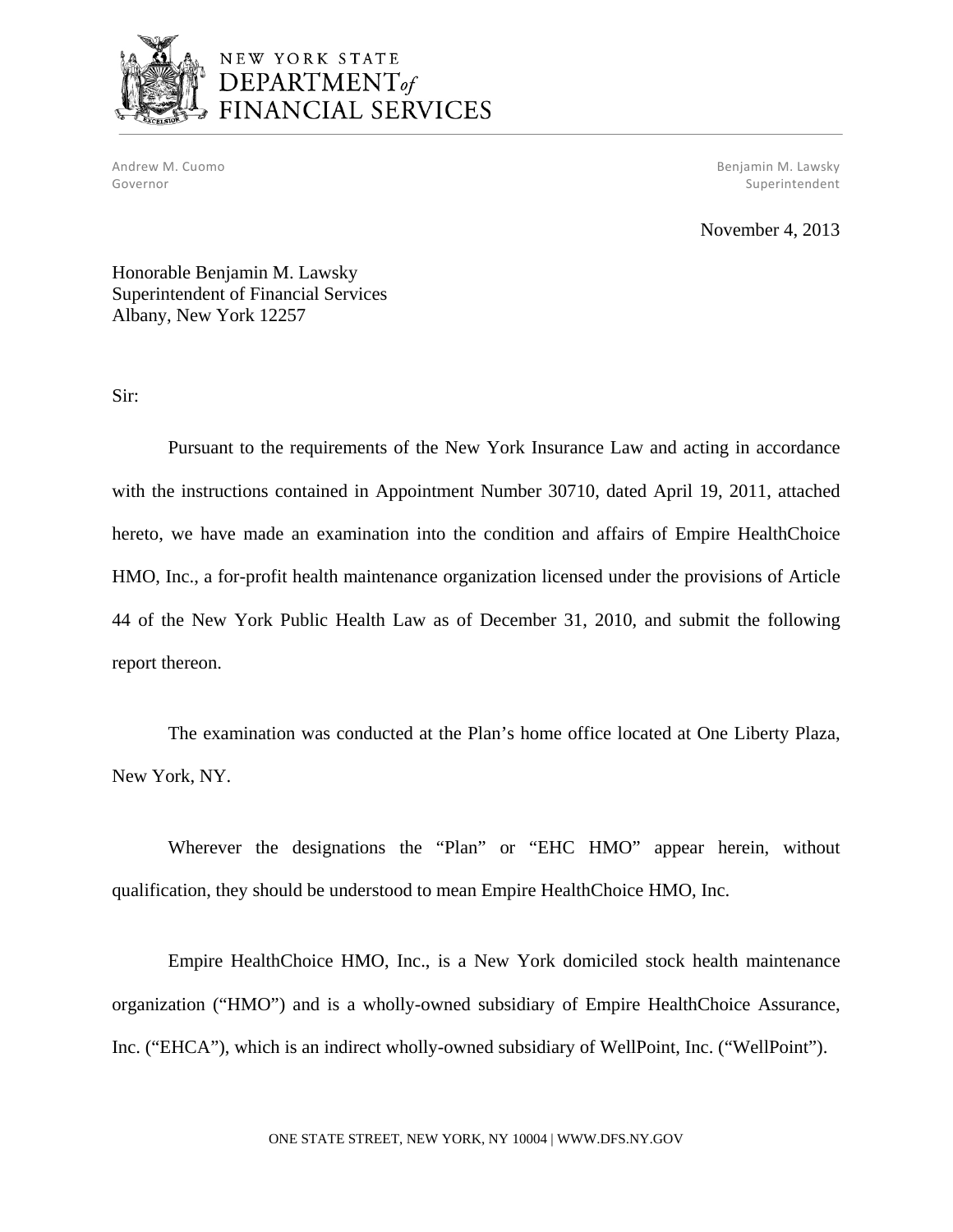Wherever the designation "EHCA" appears herein, without qualification, it should be understood to indicate Empire HealthChoice Assurance, Inc.

Wherever the designation the "Companies" appear herein, without qualification, it should be understood to indicate Empire HealthChoice HMO, Inc., and Empire HealthChoice Assurance, Inc., collectively.

Wherever the designation the "Department" appears herein, without qualification, it should be understood to indicate the New York State Department of Financial Services.

A concurrent examination was made of Empire HealthChoice Assurance, Inc., an affiliated stock insurance company, licensed pursuant to the provisions of Article 42 of the New York Insurance Law. A separate report thereon has been submitted.

A separate examination into the manner in which EHC HMO and its Parent, EHCA, conduct their business practices and fulfill their contractual obligations to policyholders and claimants is being conducted as of December 31, 2011. A separate report thereon will be submitted.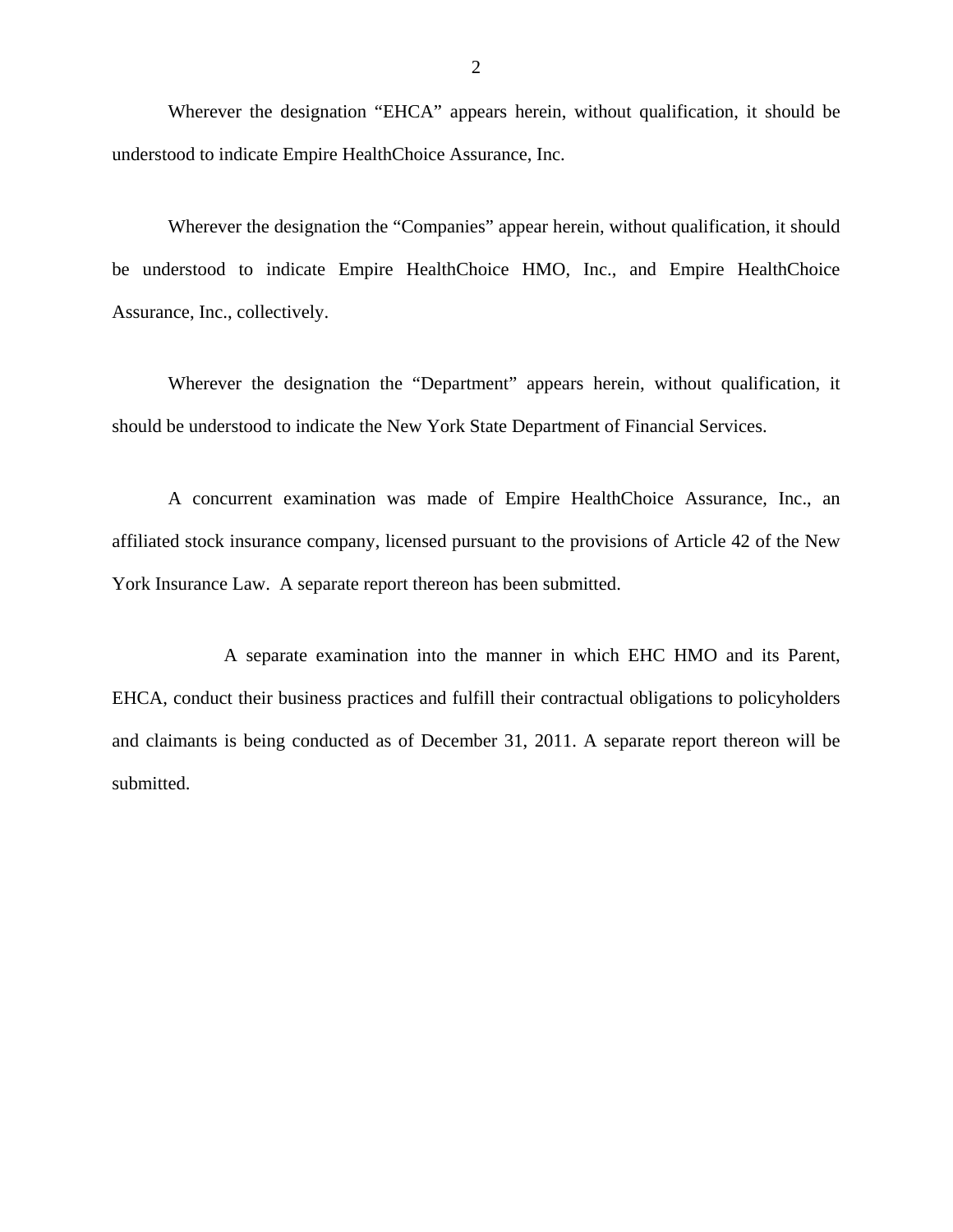## **1. SCOPE OF THE EXAMINATION**

The Plan was previously examined as of December 31, 2006. This examination of the Plan is a financial examination as defined in the National Association of Insurance Commissioners ("NAIC") *Financial Condition Examiners Handbook, 2011 Edition* ("the Handbook") and it covers the four-year period January 1, 2007 through December 31, 2010. The examination was conducted observing the guidelines and procedures in the Handbook and, where deemed appropriate by the examiners, transactions occurring subsequent to December 31, 2010, were also reviewed.

The examination was conducted on a risk-focused basis in accordance with the provisions of the Handbook, which provides guidance for the establishment of an examination plan based on the examiners' assessment of risk in the Plan's operations and utilizes that evaluation in formulating the nature and extent of the examination. The examiners planned and performed the examination to evaluate the Plan's current financial condition, as well as identify prospective risks that may threaten the future solvency of EHC HMO.

The examiners identified key processes, assessed the risks within those processes and assessed the internal control systems and procedures used to mitigate those risks. The examination also included an assessment of the principles used and significant estimates made by management, an evaluation of the overall financial statement presentation, and determined management's compliance with the Department's statutes and guidelines, Statutory Accounting Principles, as adopted by the Department, and annual statement instructions.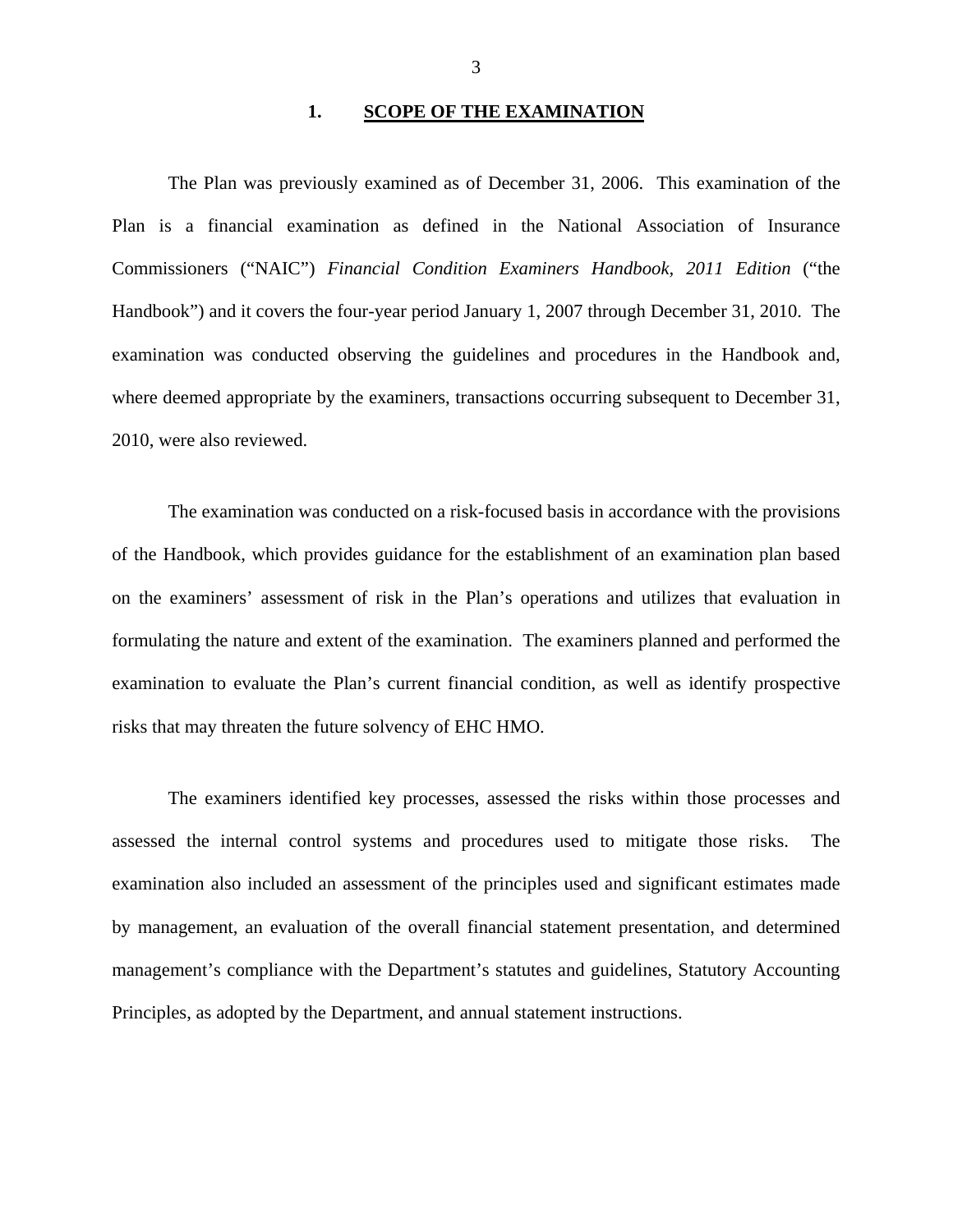Information concerning the Plan's organization structure, business approach and control environment were utilized to develop the examination approach. The examination evaluated the Plan's risks and management activities in accordance with the NAIC's nine branded risk categories.

These categories are as follows:

- Pricing/Underwriting
- Reserving
- Operational
- Strategic
- Credit
- Market
- Liquidity
- Legal
- Reputational

The Plan was audited annually, for the years 2007 through 2010, by the accounting firm of Ernst & Young LLP ("E&Y"). The Plan received an unqualified opinion in each of those years. Certain audit workpapers of E&Y were reviewed and relied upon in conjunction with this examination. A review was also made of WellPoint, Inc.'s, the Company's ultimate parent, Internal Audit function, Sarbanes-Oxley/Model Audit Rule ("SOX/MAR") function, and Enterprise Risk Management program, as they relate to the Plan.

The examiners reviewed the corrective actions taken by the Plan with respect to the recommendations concerning financial issues contained in the prior report on examination. The results of the examiners' review are contained in Item 6 of this report.

This report on examination is confined to financial statements and comments on those matters which involve departure from laws, regulations or rules, or which require explanation or description.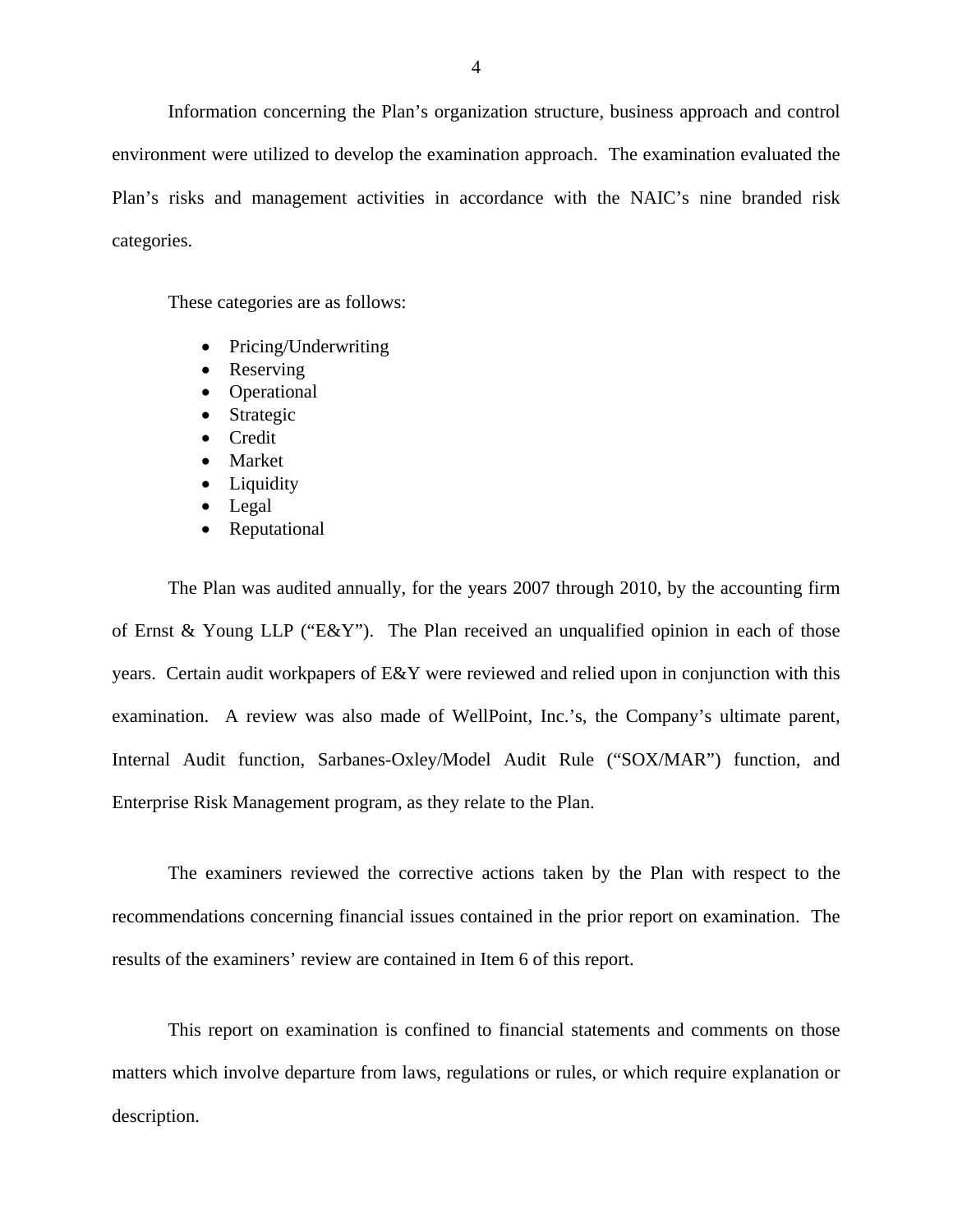#### **2. DESCRIPTION OF THE PLAN**

EHC HMO is a for-profit HMO licensed pursuant to Article 44 of the New York Public Health Law. EHC HMO was originally incorporated on March 5, 1996, as Family HealthChoice, Inc., a health maintenance organization licensed in the State of New York. Family HealthChoice, Inc. commenced business on March 19, 1996. Family HealthChoice, Inc. was granted a certificate of authority under the provisions of Article 44 of the New York Public Health Law, effective March 7, 1996. Effective June 10, 1996, Family HealthChoice, Inc., changed its name to Empire HealthChoice, HMO Inc.

EHC HMO is a licensee of the Blue Cross and Blue Shield Association ("BCBSA") and markets its product under the Blue Cross Blue Shield name. EHC HMO has been in operation for over 14 years and offers HMO, point-of-service, Medicare Advantage and state-sponsored products to individual and group accounts in the greater New York metropolitan area and select upstate counties. EHC HMO is a wholly-owned subsidiary of Empire HealthChoice Assurance, Inc., which is an indirect wholly-owned subsidiary of WellPoint, Inc., a publicly traded company and the largest health benefits company in terms of membership in the United States, serving approximately 33.3 million medical members as of December 31, 2010.

EHC HMO plans to discontinue the small group policy forms and options planned for 2012. Subsequent the examination period, the Plan has taken the following measures:

- On November 11, 2011, EHC HMO discontinued their Small Group and Commercial market. EHC HMO discontinued prescription drug cost sharing options that affected approximately 200,000 insureds; and
- On April 1, 2012, the Companies discontinued their Small Group Commercial and Health Maintenance Organization ("HMO") market. The Companies are discontinuing all remaining small group plans/options in the Commercial and HMO markets with the exception of its Health Maintenance Organization ("HMO") option, its Preferred Provider Organization ("PPO") option, its Exclusive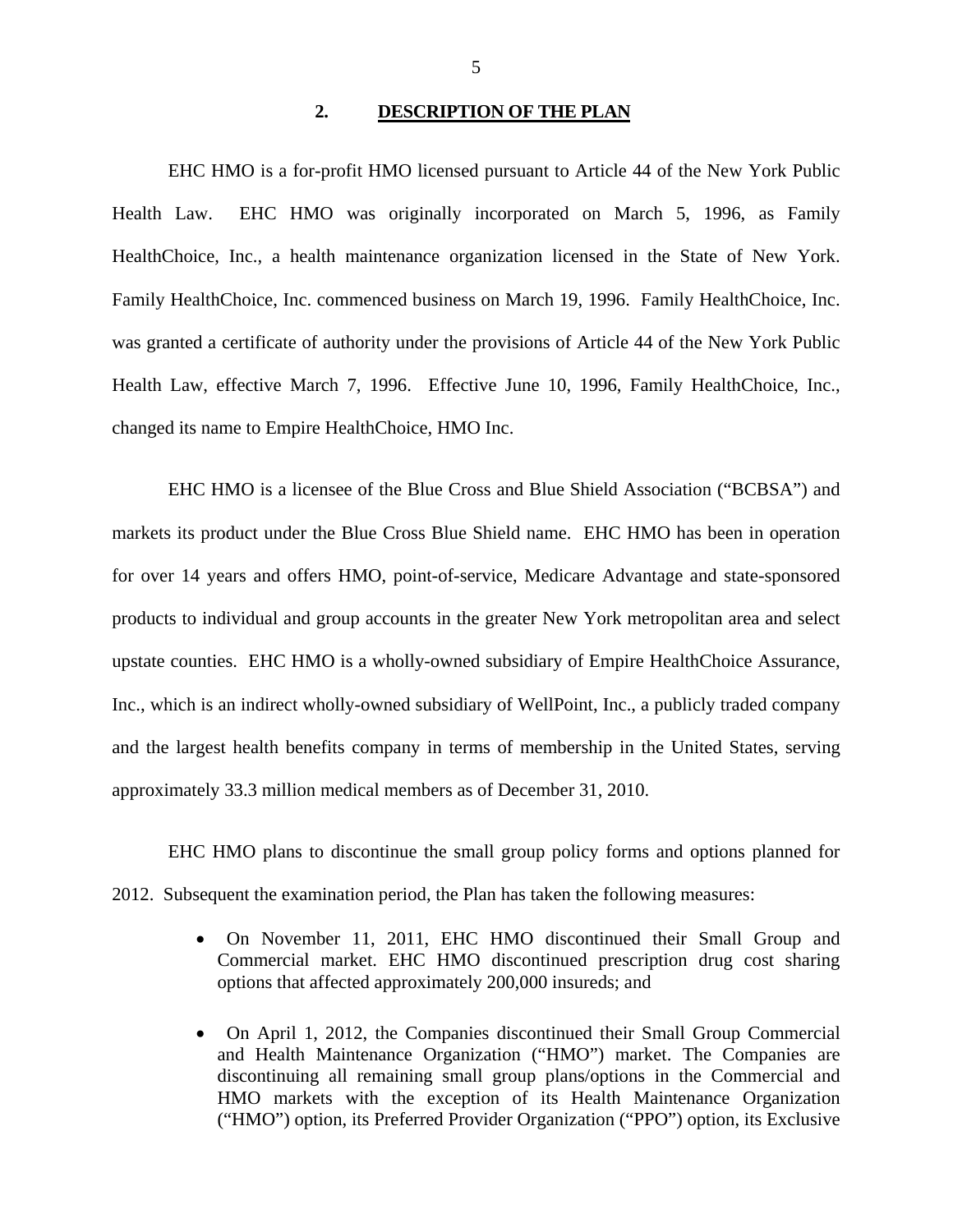<span id="page-7-0"></span>Provider Organization ("EPO") option, its Consumer Directed Health Plan ("CDHP") option and its Healthy New York ("HNY") plan, which affected approximately 215,524 insureds.

A. Management and Controls

The EHC HMO Board of Directors ("BOD") is comprised of internal management and external independent directors. As required by Part 98-1.11(g) of the Administrative Rules and Regulations of the New York Health Department (10 NYCRR 98-1.11(g)), a minimum of twenty percent (20%) of the Board of Directors of the Plan must be comprised of enrollee representatives.

Part 98-1.11(g) of the Administrative Rules and Regulations of Department of Health  $(10 NYCRR 98-1.11(g))$  states in part:

> "(g) Except in the case of an HMO operated by a corporation licensed under article 43 of the Insurance Law which also operates a Public Health Law article 44 line of business, no less than one third of the members of the governing authority of an MCO shall be composed of residents of New York State.

> (1) Within one year of the MCO becoming operational, no less than 20 percent of the members of the governing authority shall be enrollees of such MCO…"

The Plan complied with this requirement during the examination period.

Pursuant to the Plan's By-laws, management of the Plan is to be vested in a Board of Directors consisting of not less than three (3) and not more than ten (10) Directors. As of December 31, 2010, EHCA's Board of Directors was comprised of five (5) Directors. The Audit Committee for WellPoint, Inc. ("WellPoint"), the Companies' ultimate parent, which is composed of outside Directors, assumes responsibility for all entities in the holding company structure. With the independent auditors, internal auditors, and the Risk Assessment and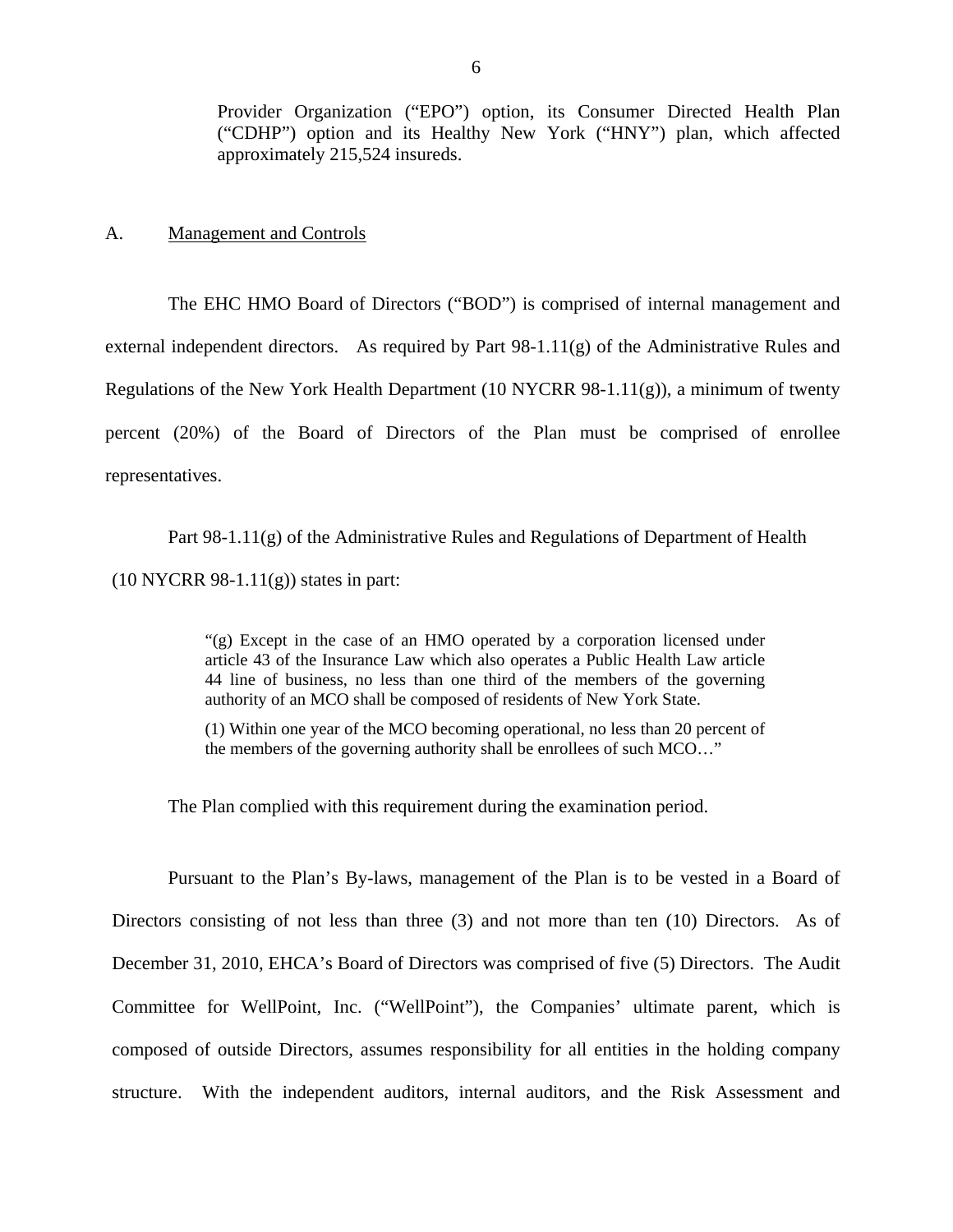Controls group, the WellPoint Audit Committee reviews the effectiveness of the accounting and financial controls and elicits recommendations that may improve controls. The WellPoint Audit Committee meets each quarter and minutes of the meetings are prepared and retained.

The following individuals were members of the BOD of EHC HMO as of December 31, 2010:

| Name and Residence                                     | <b>Principal Business Affiliation</b>                          |
|--------------------------------------------------------|----------------------------------------------------------------|
| Lois Freedman*                                         | Member,                                                        |
| East Norwich, New York                                 | Empire HealthChoice HMO, Inc.                                  |
| Grace H. McCabe<br>New York, New York                  | Retired                                                        |
| Chrystal L. Veazey-Watson<br>West Caldwell, New Jersey | Associate General Counsel, New York Market,<br>WellPoint, Inc. |
| Mark L. Wagar<br>New York, New York                    | SVP, President and CEO New York Market,<br>WellPoint, Inc.     |
| Richard D. Watson                                      | Regional Vice President, Finance,                              |
| New York, New York                                     | WellPoint, Inc.                                                |

\*Enrollee representative per Part 98-1.11(g) of the Administrative Rules and Regulations of the Department of Health (10 NYCRR 98-1.11(g)).

The principal officers of the Plan as of December 31, 2010 were as follows:

Mark L. Wagar Jay Henry Wagner Iris Xu Chrystal L. Veazey-Watson Cheryl Allari

**Name** Title

President and Chief Executive Officer Secretary Treasurer Assistant Secretary Valuation Actuary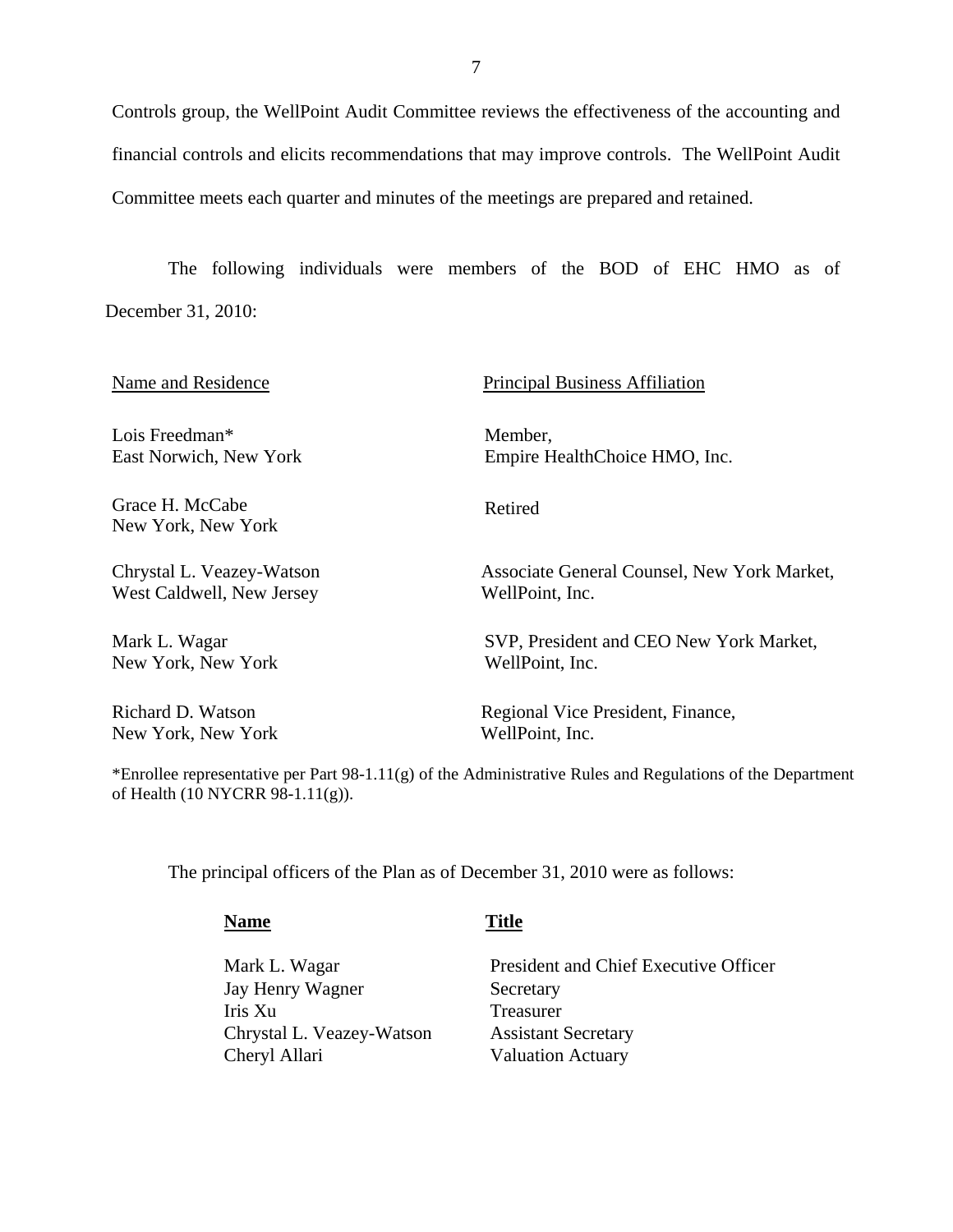#### <span id="page-9-0"></span>B. Corporate Governance

WellPoint, Inc., is a publicly traded, diversified health company subject to the Sarbanes-Oxley Act of 2002. Controls are identified by management and testing managed and monitored by the WellPoint Risk Control and Assurance group. Shared services are managed by the WellPoint organization, including Information Technology, Risk Management, Investments, Accounting, Internal Audit, and Risk Control and Assurance.

Although in its infancy, WellPoint has adopted an ERM framework for proactively addressing and mitigating risks, including prospective business risks. Exhibit M of the Handbook (*Understanding the Corporate Governance Structure*) was utilized by the examiners as guidance for assessing corporate governance. Overall, it was determined that the Plan's corporate governance structure is adequate, sets an appropriate "tone at the top," supports a proactive approach to operational risk management, and contributes to an effective system of internal controls. The Plan's BOD and key executives encourage integrity and ethical behavior throughout the Plan and senior management promotes a corporate culture that acknowledges, understands and maintains an effective control environment.

WellPoint's and the Plan's management have an adequate approach to identifying and mitigating risks across the organization, including prospective business risks. WellPoint and the Plan's management are proactive in identifying and addressing areas of risk, and management is knowledgeable about risk mitigation strategies. Through risk discussions and other measures, WellPoint's and the Plan's management discuss significant issues and react to changes in the environment with a clear commitment to address risk factors and manage the business accordingly. As a result of recent developments with Federal Health Care Reform and review by

8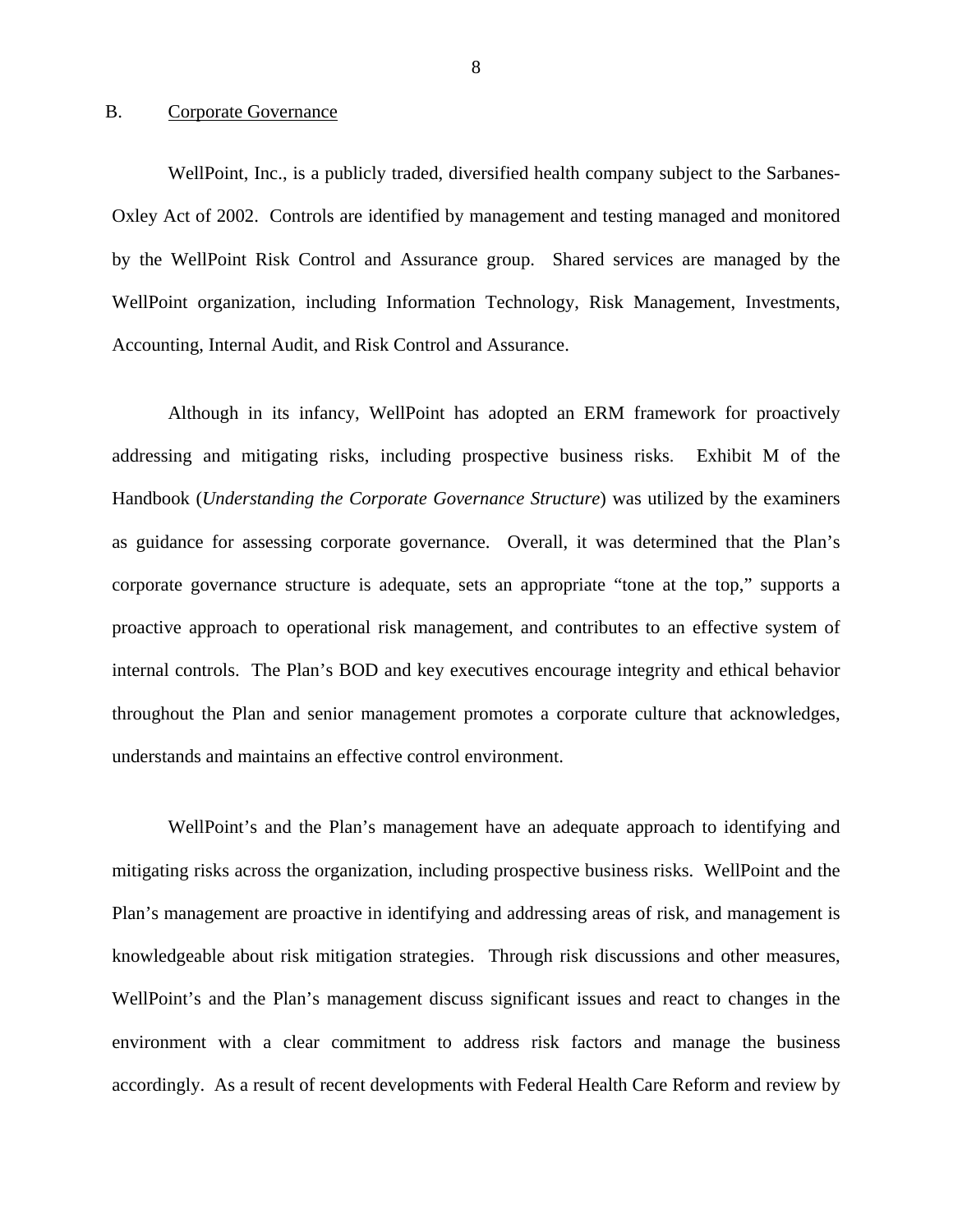<span id="page-10-0"></span>the U.S. Supreme Court, WellPoint is actively monitoring the potential impact to the organization at the entity level and also at the local level, which includes the Plan, of any necessary modifications or changes.

WellPoint has an established Internal Audit Department ("IAD") function, which is independent of management, to serve the WellPoint Audit Committee of the BOD ("the Audit Committee" or "AC"). In addition, WellPoint has established an Audit Council to address Department Regulation No. 118 (11 NYCRR 89), New York's version of the NAIC's Model Audit Rule, requirements and assist management at the local level with any insurance regulatory reviews.

During the course of this examination, consideration was given to the significance and potential impact of certain IAD and Risk Control and Assurance ("RCA") findings. To the extent possible, the examiners relied upon the work performed by the IAD, as prescribed by the Handbook.

No exceptions relative to the Plan's corporate governance were noted.

#### C. Territory and Plan of Operation

 the HMO changed its name to Empire HealthChoice, Inc. EHC HMO, a for-profit health maintenance organization was issued a certificate of authority pursuant to Article 44 of the Public Health Law to operate in New York effective March 7, 1996. It was originally known as Family HealthChoice, Inc. Effective June 10, 1996,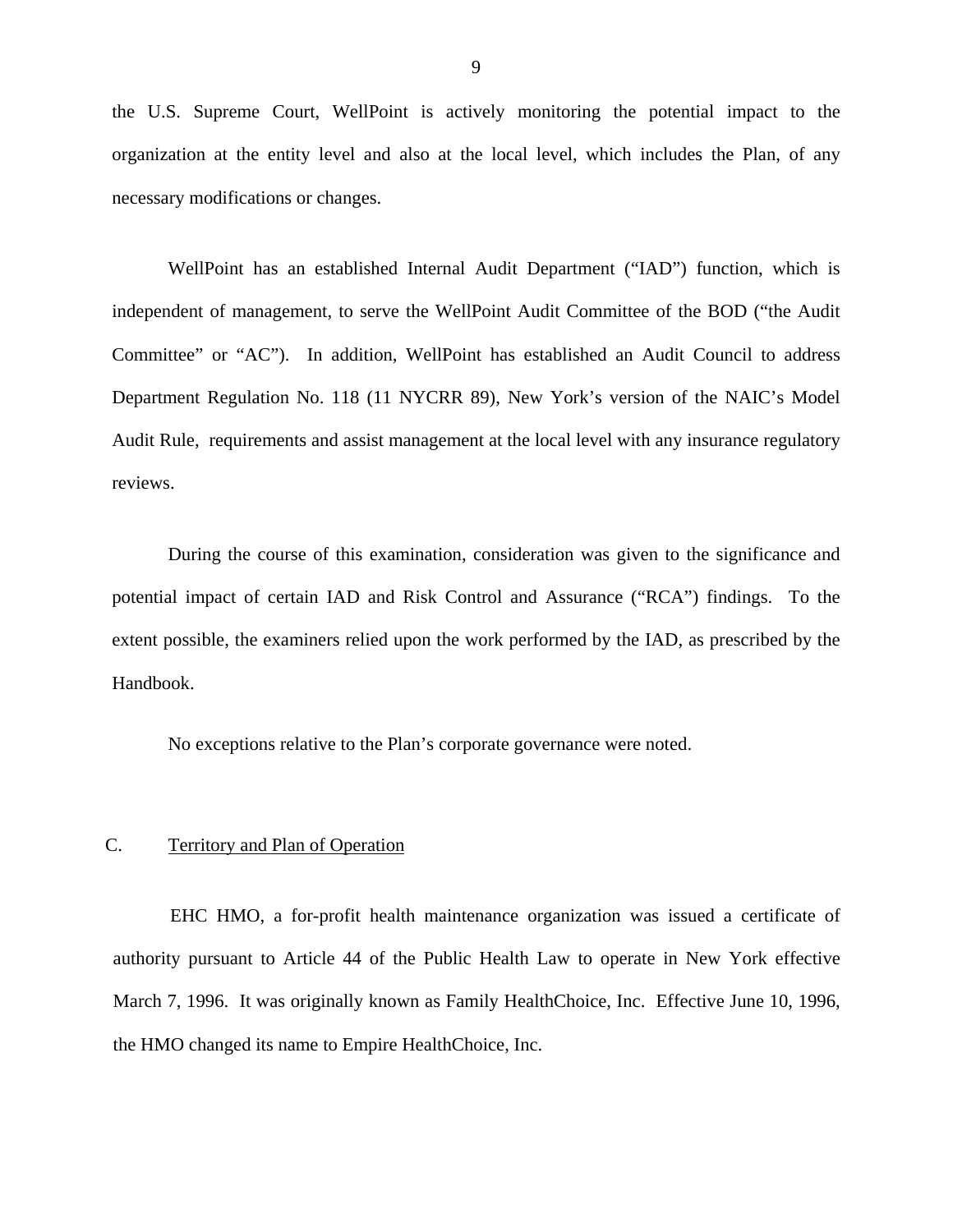EHC HMO is a licensee of the Blue Cross and Blue Shield Association ("BCBSA") and markets its products under the Blue Cross Blue Shield trade name. EHC HMO has been in operation for over fourteen (14) years and offers HMO, Point-of-Service, Medicare Advantage and state-sponsored products to individuals and groups in the greater New York metropolitan area and select upstate counties.

As set forth in its certificate of authority, EHC HMO is permitted to serve the following twenty-eight (28) counties in the State of New York.

#### **New York Region**

Bronx Dutchess Kings Nassau

Suffolk

New York Putnam Queens Richmond Rockland Suffolk Westchester

#### **Albany Region**

 Washington Schoharie Sullivan Ulster Warren

Albany Clinton Columbia Delaware

Essex Fulton Greene Montgomery Orange Rensselaer Saratoga Schenectady

The following table displays EHC HMO's net admitted assets, capital and surplus, net premium income and net income during the period under examination:

|      | Net Admitted  | Capital and   | Net Premium     |               |
|------|---------------|---------------|-----------------|---------------|
|      | Assets        | Surplus       | Income          | Net Income    |
| 2010 | \$878,597,406 | \$559,427,176 | \$1,967,789,021 | \$178,809,886 |
| 2009 | 813,948,144   | 482,308,422   | 2,294,564,479   | 138,926,624   |
| 2008 | 895,162,251   | 426,883,479   | 2,642,361,151   | 78,684,872    |
| 2007 | 933,099,408   | 433, 202, 713 | 2,682,033,782   | 143,755,341   |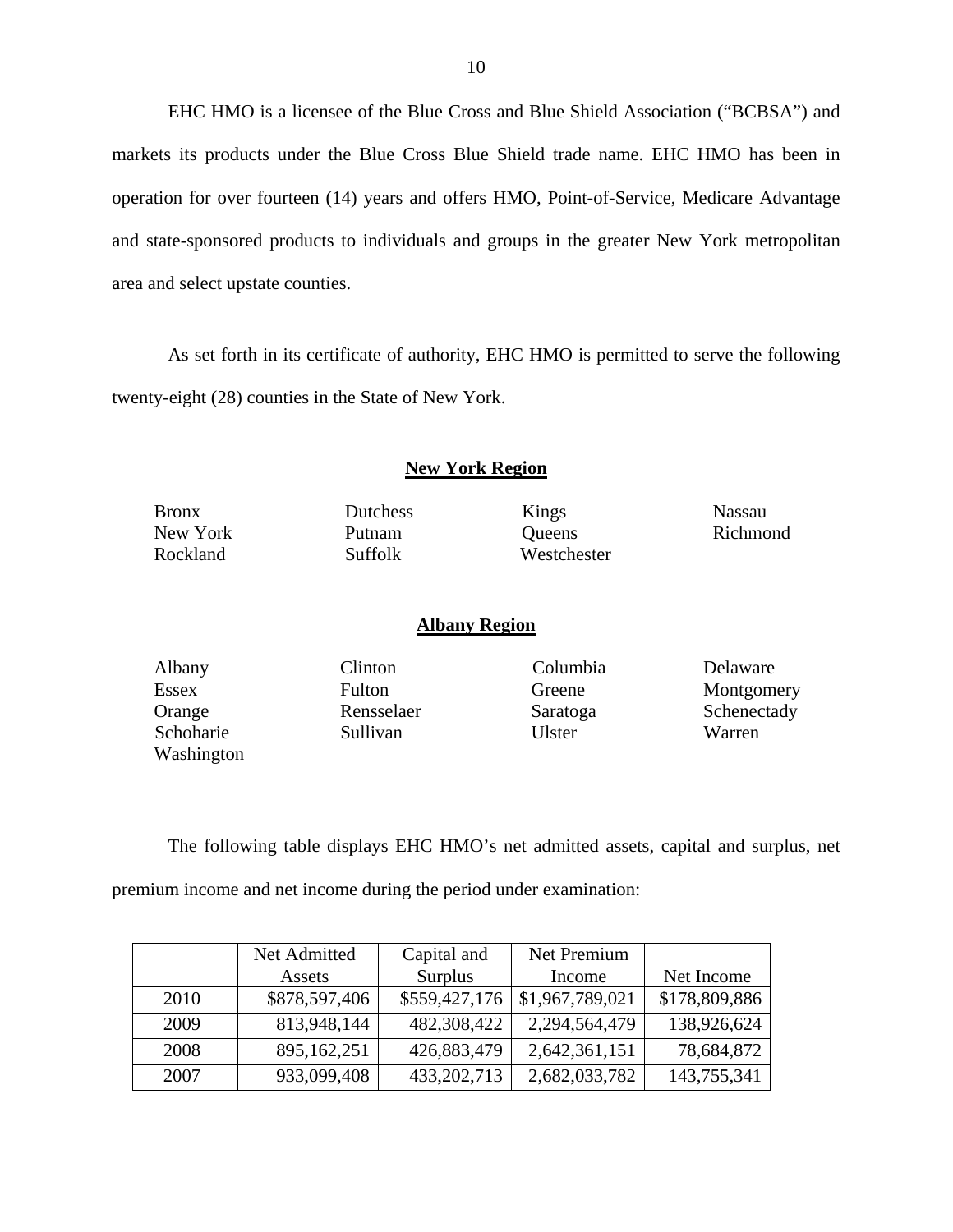#### <span id="page-12-0"></span>D. Risk-Based Capital

Risk-Based Capital ("RBC") measures the minimum amount of capital appropriate for the Plan to support its overall business operations in consideration of its size and inherent risks. Although RBC is not currently applied to Public Health Law Article 44 companies such as EHC HMO, it was noted that the Plan's RBC for the examination period was 506%, 485.8%, 667.9% and 917% for calendar years 2007, 2008, 2009 and 2010, respectively.

#### E. Dividends

Empire HealthChoice HMO, Inc. declared and paid a dividend on November 10, 2011, to its sole shareholder Empire HealthChoice Assurance, Inc. The aggregate amount of the dividend exceeded 10% of the Plan's prior twelve month period's capital and surplus and required the commissioner's approval along with the advice of the superintendent. The Plan failed to comply with Part 98-1.11(c) of the Administrative Rules and Regulations of the Health Department when it did not obtain an approval from the New York State Department of Health, and the advice of the Department, for the dividend prior to its distribution.

Part 98-1.11(c) of the Administrative Rules and Regulations of the Health Department states in part:

> dividend on its capital stock, except out of earned surplus unless upon prior application "(c) No HMO which is organized as stock corporation shall declare or distribute any therefore, the commissioner, with the advice of the superintendent, approves such distribution. No such company shall declare or distribute any dividend to shareholders which, together with all such dividends declared or distributed by it during the prior twelve month period, exceeds the lesser of ten percent of its capital and surplus (net worth"), as shown by its last statement on file with the commissioner, or 100 percent of adjusted net investment income for such period unless, upon prior application therefore, the commissioner, with the advice of the superintendent, approves a greater dividend payment based upon his/her finding that the insurer will retain sufficient surplus to support its obligations and writings…"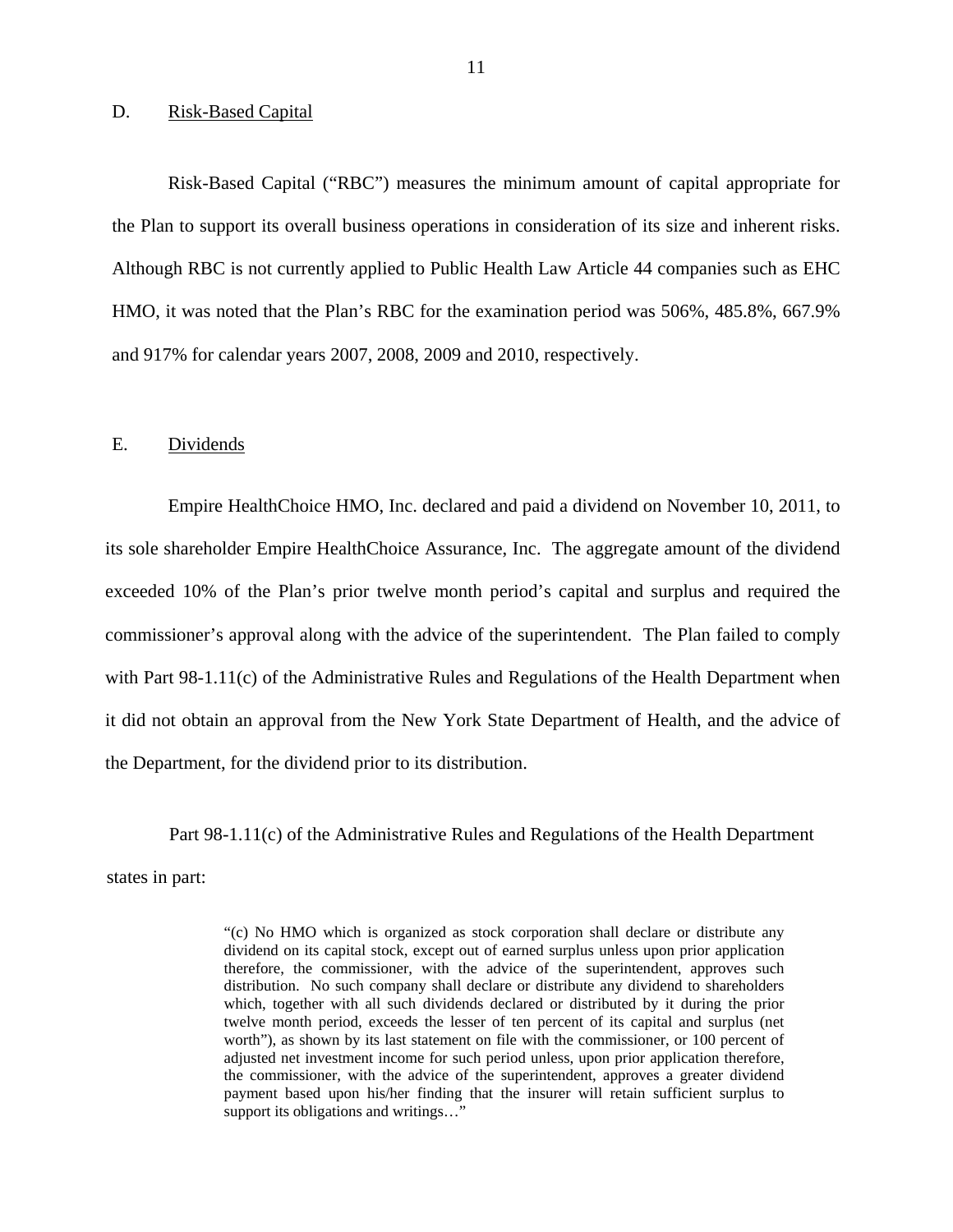<span id="page-13-0"></span>It is recommended that the Plan comply with Part  $98-1.11(c)$  of the Administrative Rules and Regulations of the Health Department by obtaining the commissioner's approval along with the advice of the superintendent, before declaring and distributing dividend exceeding 10% of its prior twelve month period's capital and surplus or 100% of adjusted net investment income for such period.

#### F. Small Group Business

Due to the erosion of the profitability of its small group business, EHC HMO has limited its writings in New York. It is expected that the trend in small group disenrollment will continue as EHC HMO and EHCA pursue alternative contract arrangements, including adding stop-loss insurance and Administrative Services Only ("ASO") products, as well as the healthcare reform initiatives noted previously and customer trends detailed below. The decline was predominately the result of predominately the switch to an affiliated Preferred Provider Organization ("PPO") plan by some small groups, as well as competitor Health Maintenance Organization ("HMO") plans and the economic downturn.

On September 2, 2011, the Department met with representatives from the Companies in order to discuss a plan for the discontinuance of small group policy forms and options which were planned for January 1, 2012. Early in 2011, the Companies submitted a plan to discontinue certain products relative to their small group and commercial markets, which were mostly associated with prescription drug plans. This will impact 300,000 of the Companies small group members.

On October 1, 2011, EHCA discontinued its small group and commercial Health Savings Account ("HSA") market. EHCA is discontinuing two options from its Total Blue product,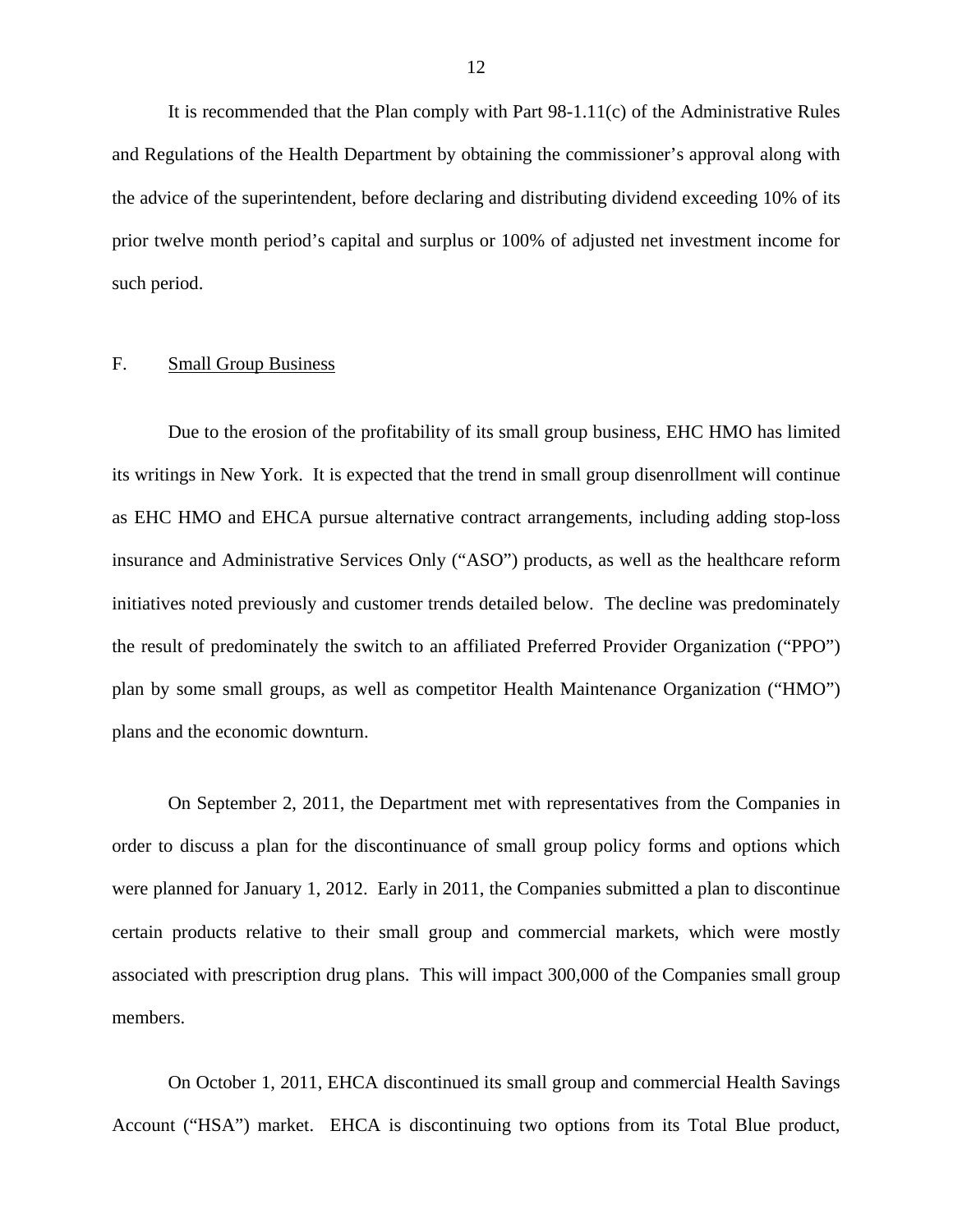<span id="page-14-0"></span>which represents two of six total cost share configurations. This affected approximately 31,000 insureds.

Effective January 1, 2012, EHCA also discontinued its small group commercial market. EHCA is discontinuing small group indemnity products (Tradition Plus). These consist of older, closed blocks of business that include hospital, medical and Rx indemnity coverage, which affects approximately 3,200 insureds.

Additionally, on April 1, 2012, the Companies discontinued their small group commercial and HMO market business. The Companies are discontinuing all remaining small group plans/options in the commercial and Health Maintenance Organization markets except for the HMO option, the Preferred Provider Organization ("PPO") option, the Exclusive Provider Organization ("EPO") option, and the Consumer Directed Health Plan ("CDHP") option and Healthy New York ("HNY"), which will affect approximately 215,000 insureds.

# G. Holding Company System

EHC HMO is a wholly-owned subsidiary of Empire HealthChoice Assurance, Inc. ("EHCA"). As of the examination date, EHCA was a wholly-owned subsidiary of WellPoint Holding Corporation ("WHC"). WHC was a wholly-owned subsidiary of WellPoint, Inc. ("WellPoint"), which is a publicly traded company and the largest health benefits company in terms of memberships in the United States, serving approximately 34 million medical members as of December 31, 2010.

In a letter dated October 14, 2011, subsequent to the examination period, WellPoint Holding Corporation filed an application for approval for the acquisition of Rayant Insurance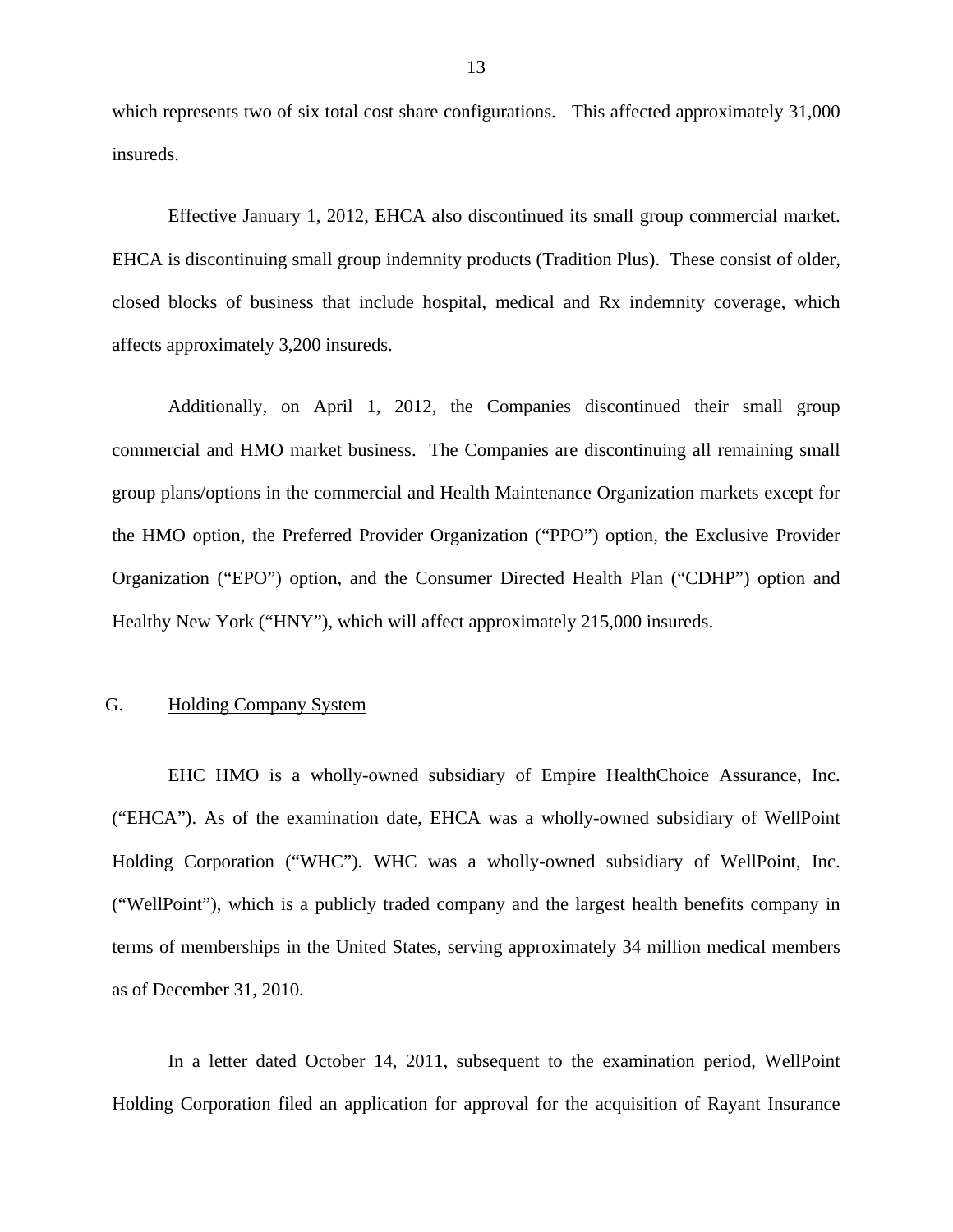Company of New York ("Rayant"). This application was filed pursuant to Section 1506 of the New York Insurance Law and Subpart 80-1.6 of Department Regulation No. 52 (11 NYCRR 80- 1.6). Pursuant to the purchase agreement, WellPoint Holding Corporation purchased 100% of the capital stock of Rayant, a dental insurance company wholly-owned by Horizon Healthcare Plan Holding Company, Inc. Rayant became a party to the WellPoint inter-company Federal Income Tax Sharing Agreement and the Amended and Restarted Master Administrative Services Agreement.

The following chart depicts the Plan's holding company system as of December 31, 2010:

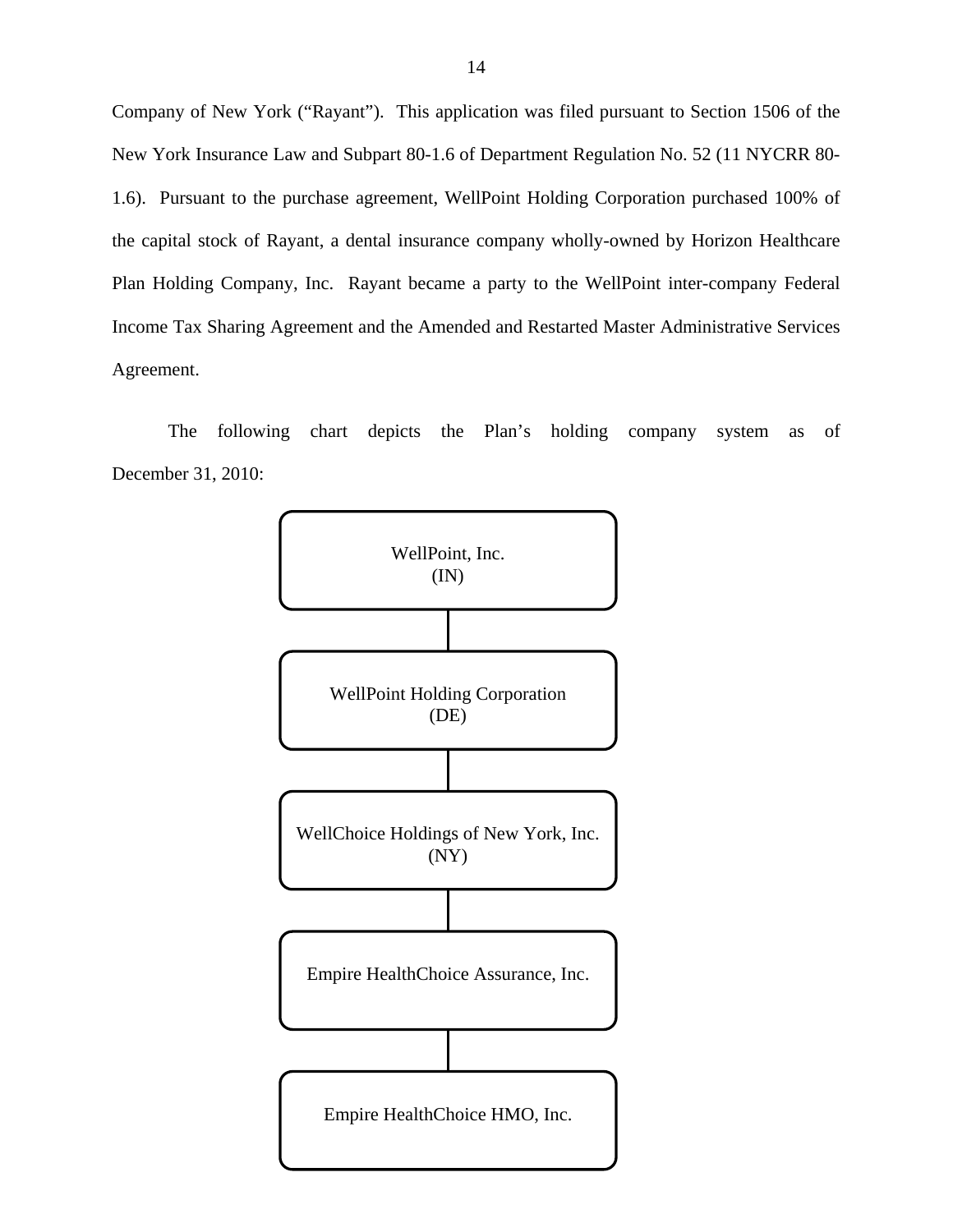<span id="page-16-0"></span>The Plan is a party to numerous inter-company agreements which are subject to the Department's and the Department of Health's review and approval. These agreements involve activities such as administrative services, cash management, investment management, and tax allocation.

Inter-company agreements and amendments for the Plan were in place as of December 31, 2010, and included the following:

- Amended and Restated WellPoint Master Administrative Services Agreement The Companies entered into the Amended and Restated WellPoint Master Administrative Services Agreement effective August 1, 2007, with WellPoint, Inc. ("WellPoint"), and its subsidiaries and affiliates. This agreement was submitted to the Department on April 3, 2006 and was approved by the Department in a letter dated July 3, 2008.
- Federal Income Tax Allocation Agreement The Companies entered into the Amended Consolidated Federal Income Tax Agreement, effective December 15, 2006, with WellPoint and its subsidiaries. This agreement was submitted to the Department on September 28, 2006, and a letter of no objection was sent to the Companies on October 4, 2006.

#### E. Internal Controls

The NAIC Risk Surveillance approach to financial examinations relies on the review of mitigating controls applicable to the inherent risks of the companies examined. In the case of WellPoint and the Companies, the mitigating controls are housed in "Open Pages", a vendor purchased software package. Controls related to the WellPoint Sarbanes-Oxley ("SOX") and Department Regulation No. 118 (11 NYCRR 89) are tested and monitored by WellPoint's Risk Control and Assurance ("RCA") group. Within WellPoint's SOX records, the internal controls applicable to the Companies were identified by its management.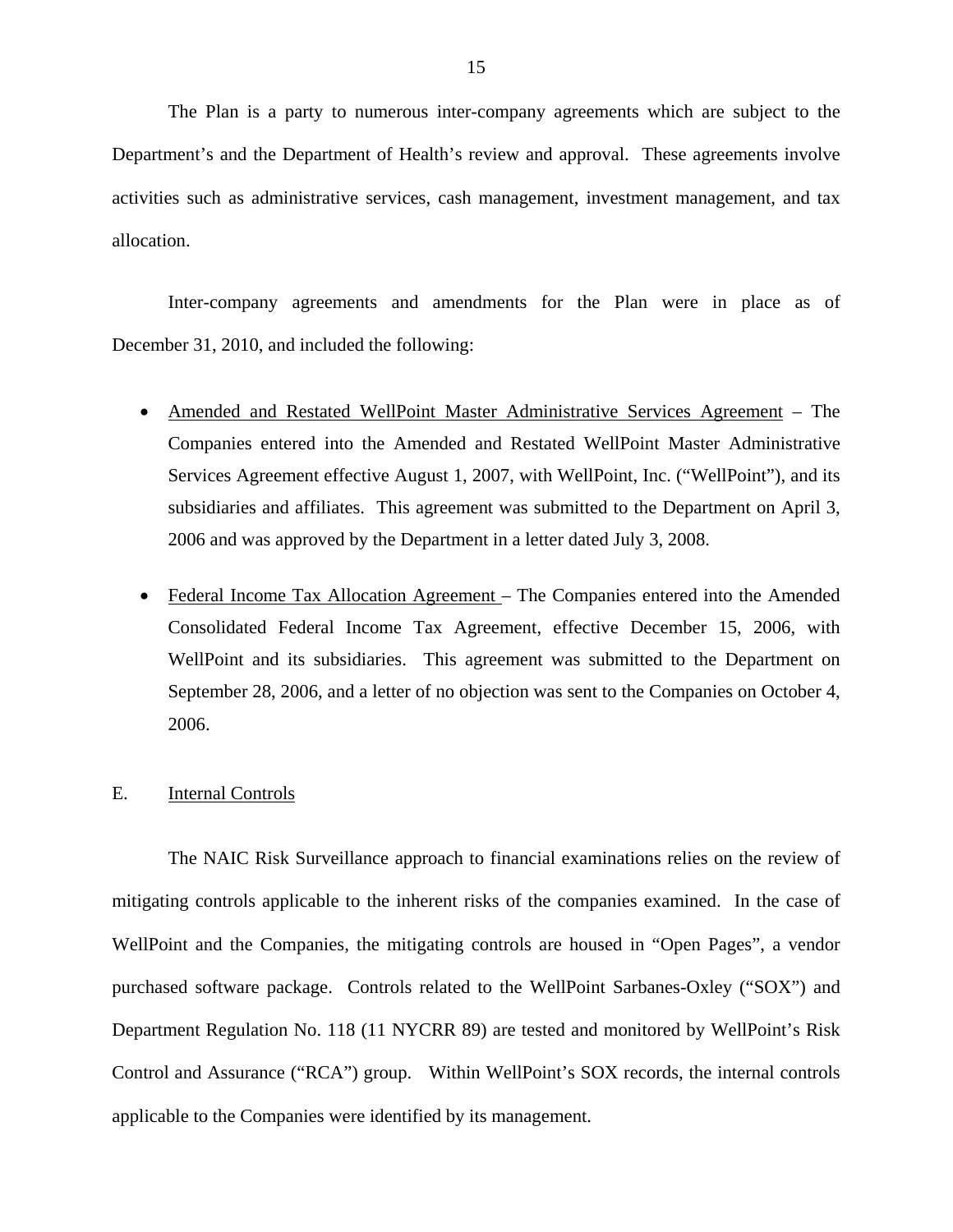A thorough review of WellPoint's SOX controls documentation and the Companies' MAR internal controls were an important component of the examination process. There were no identified material weaknesses or significant deficiencies identified by E&Y, the Companies' Auditor. Additionally, there were no material control deficiencies or internal control observations noted by the examiners during the review of WellPoint's and the Companies' internal controls that warranted attention.

The information technology ("IT") environment for EHC HMO is managed in a shared services model by WellPoint, Inc. Under this model, WellPoint manages all aspects of information technology for the entire Holding Company.

IT infrastructure and operations for the financially significant systems identified were managed at the data centers located in Richmond, Virginia, and in Staten Island, New York, during the examination period. In October 2011, the Staten Island, New York data center was successfully migrated to the St. Louis, Missouri data center.

The examination encompassed a review of the controls for financially significant applications, systems and infrastructure. The IT portion of the examination was performed in accordance with the Handbook and utilized applicable procedures found in Exhibit C – *Evaluation of Controls in Information Technology* – of the Handbook.

The IT examiners coordinated their efforts with the financial examination team as they determined whether to rely on the Information Technology General Controls ("ITGC") environment for financially significant applications.

Controls for financially significant applications, systems, and underlying infrastructure in each of the NAIC Exhibit C – *Evaluation of Controls in Information Technology* – program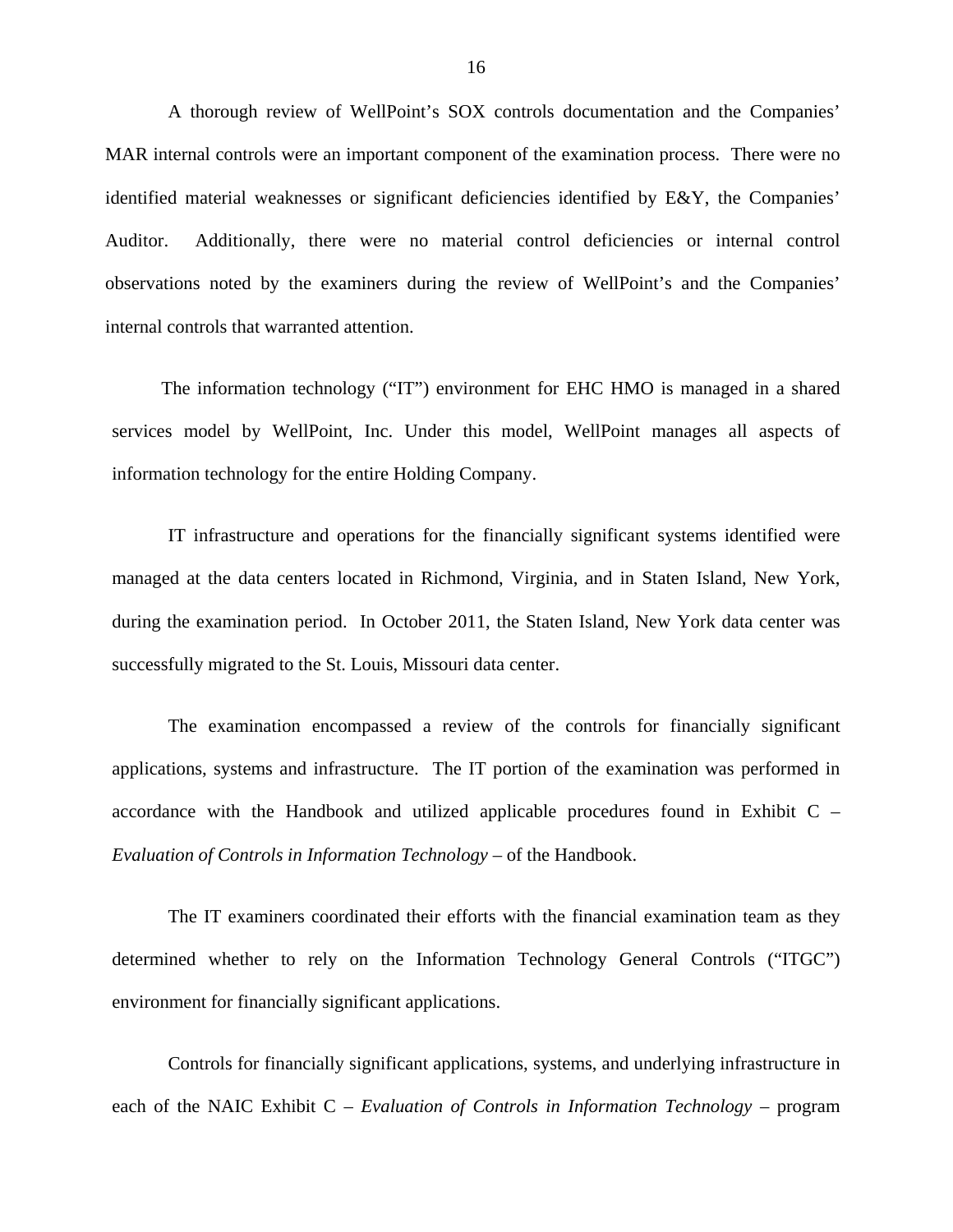<span id="page-18-0"></span>areas listed below represent the framework for the scope of this examination. The following control areas were reviewed:

- Plan and Organize;
- Acquire and Implement;
- Deliver and Support; and
- Monitor and Evaluate.

It was determined that the overall assessment of the EHC HMO ITGC environment for the key financial systems that supported the preparation of the Company's financial statementssupported an ITGC reliance-based financial examination. The IT examiners assessed the ITGC for the Companies as effective. No exceptions were noted relative to EHC HMO's IT environment.

# I. Facilitation of the Examination

Section 310(a)(3) of the New York Insurance Law states:

"The officers and agents of such insurer or other person shall facilitate such examination and aid such examiners in conducting the same so far as it is in their power to do so."

On numerous occasions, the Plan failed to provide the examiners with the requested documentation in a timely manner. Failure to provide requested documentation led to delays in the examination process. A similar comment was included in the Plan's prior report on examination.

It is recommended that the Plan comply with the requirements of Section  $310(a)(3)$  of the New York Insurance Law by providing requested documentation in a timely manner.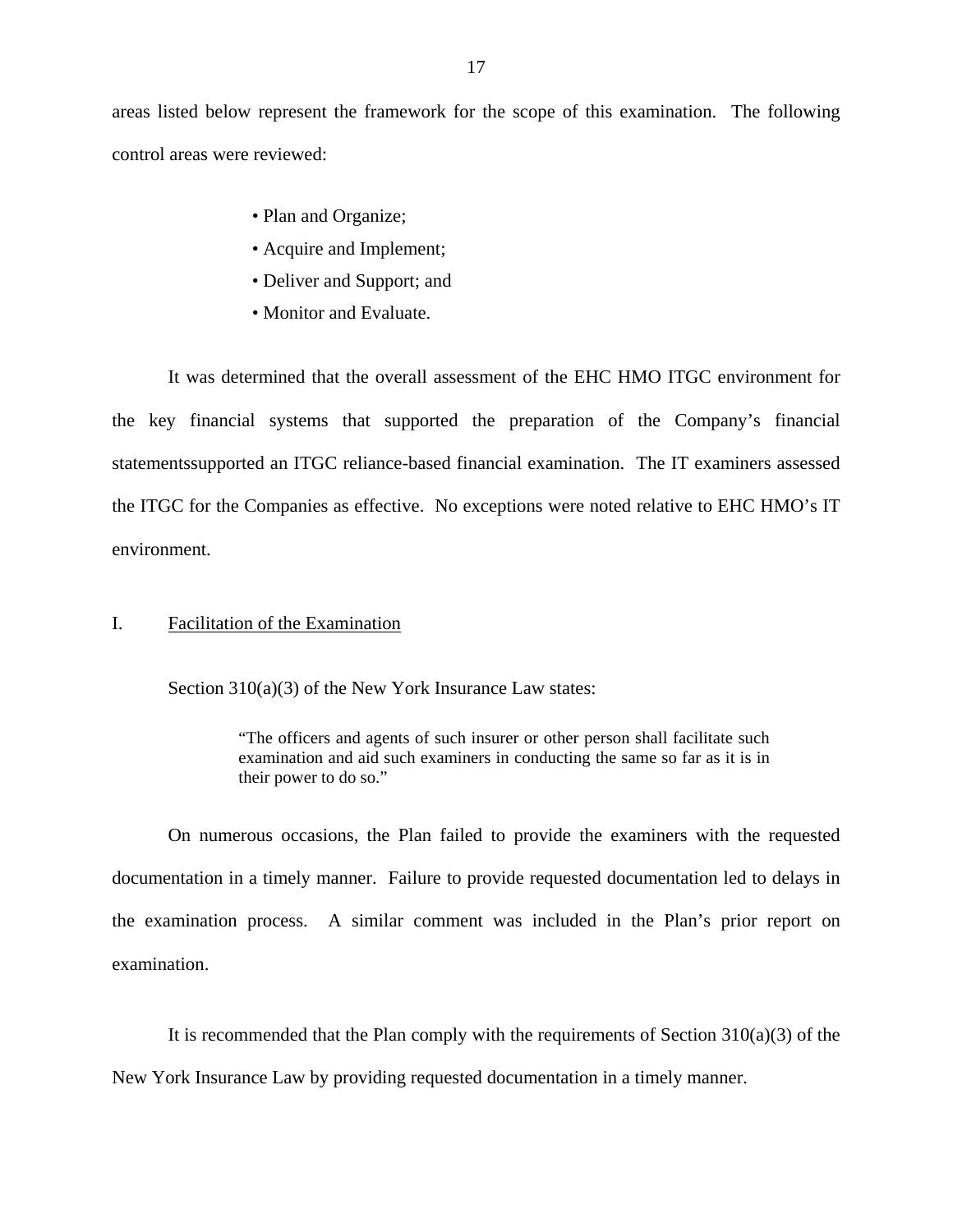# **3. FINANCIAL STATEMENTS**

# A. Balance Sheet

The following compares the assets, liabilities and capital and surplus as determined by this examination with those reported by EHC HMO in its filed annual statement as of December 31, 2010. This statement is the same as the balance sheet filed by EHC HMO in its filed annual statement as of December 31, 2010:

|                                         | Examination    | Plan           |
|-----------------------------------------|----------------|----------------|
| Assets                                  |                |                |
| <b>Bonds</b>                            | \$636,633,408  | \$636,633,408  |
| Cash and cash equivalents               | (30, 263, 652) | (30, 263, 652) |
| Short-term investments                  | 23,729,106     | 23,729,106     |
| Securities lending reinvested           |                |                |
| collateral assets                       | 28,749,637     | 28,749,637     |
| Aggregate write-ins for invested assets | 736,509        | 736,509        |
| Investment income due & accrued         | 6,183,405      | 6,183,405      |
| Uncollected premiums and agents'        |                |                |
| balances in the course of collection    | 39,502,270     | 39,502,270     |
| Net deferred tax asset                  | 13,505,248     | 13,505,248     |
| Receivables from parent, subsidiaries   |                |                |
| and affiliates                          | 76,922,938     | 76,922,938     |
| Health care and other amounts           |                |                |
| receivables                             | 7,438,959      | 7,438,959      |
| Aggregate write-ins for other than      |                |                |
| invested assets                         | 75,459,578     | 75,459,578     |
| Total assets                            | \$878,597,406  | \$878,597,406  |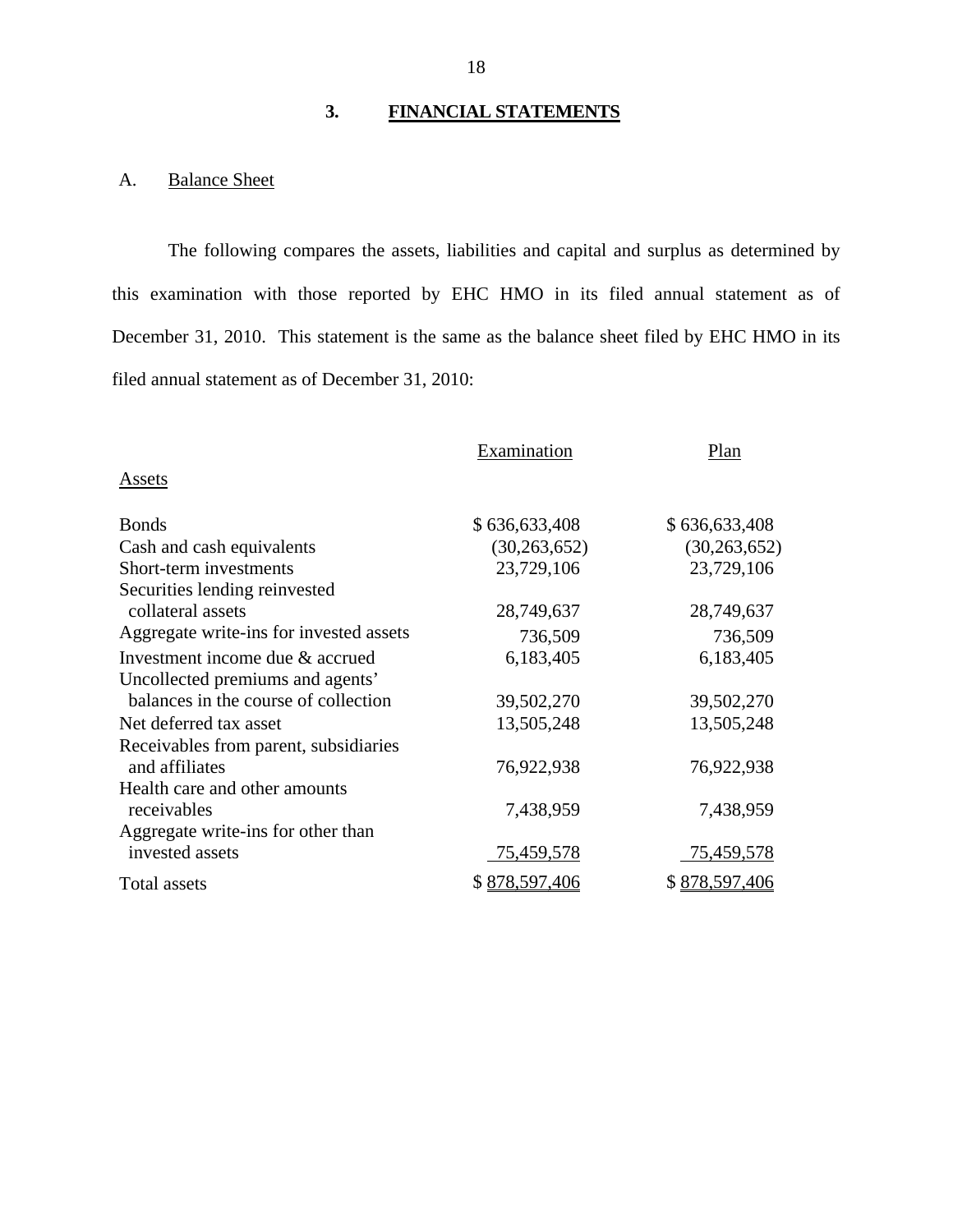|                                                             | Examination                    | Plan                                        |  |
|-------------------------------------------------------------|--------------------------------|---------------------------------------------|--|
| Liabilities                                                 |                                |                                             |  |
| Claims unpaid                                               | \$160,782,867                  | \$160,782,867                               |  |
| Accrued medical incentive pool and                          |                                |                                             |  |
| bonus amounts                                               | 1,283,840                      | 1,283,840                                   |  |
| Unpaid claims adjustment expenses                           | 4,935,836                      | 4,935,836                                   |  |
| Aggregate health policy reserves                            | 23,882,095                     | 23,882,095                                  |  |
| Aggregate health claim reserves                             | 6,150,000                      | 6,150,000                                   |  |
| Premiums received in advance                                | 21,506,367                     | 21,506,367                                  |  |
| General expenses due and accrued                            | 18,654,271                     | 18,654,271                                  |  |
| Current federal and foreign income                          |                                |                                             |  |
| tax payable                                                 | 4,645,013                      | 4,645,013                                   |  |
| Amounts withheld for the account                            |                                |                                             |  |
| for others                                                  | 324,000                        | 324,000                                     |  |
| Remittances and items not allocated                         | 559,731                        | 559,731                                     |  |
| Amounts due to parent, subsidiaries                         |                                |                                             |  |
| and affiliates                                              | 14,596,755                     | 14,596,755                                  |  |
| Payable for securities lending                              | 28,749,637                     | 28,749,637                                  |  |
| Aggregate write-ins for other                               |                                |                                             |  |
| liabilities                                                 | 33,099,818<br>33,099,818       |                                             |  |
| <b>Total liabilities</b>                                    | \$319,170,230<br>\$319,170,230 |                                             |  |
| <b>Capital and Surplus</b>                                  |                                |                                             |  |
| Common capital stock                                        | \$<br>$\overline{2}$           | $\mathbf{\hat{S}}$<br>$\mathcal{D}_{\cdot}$ |  |
| Gross paid-in and contributed surplus                       | 71,999,998                     | 71,999,998                                  |  |
| Aggregate write-ins for other than<br>special surplus funds | 206,617,847                    | 206,617,847                                 |  |
| Unassigned funds                                            | 280,809,329                    | 280,809,329                                 |  |
| Total capital and surplus                                   | \$559,427,176                  | \$559,427,176                               |  |
| Total liabilities, capital and surplus                      | \$878,597,406                  | \$878,597,406                               |  |

**NOTE:** The Internal Revenue Service ("IRS") has not conducted any audits of the income tax returns filed on behalf of the Plan through tax year 2010. The examiner is unaware of any potential exposure of the Plan to tax assessments and no liability has been established herein relative to such contingency.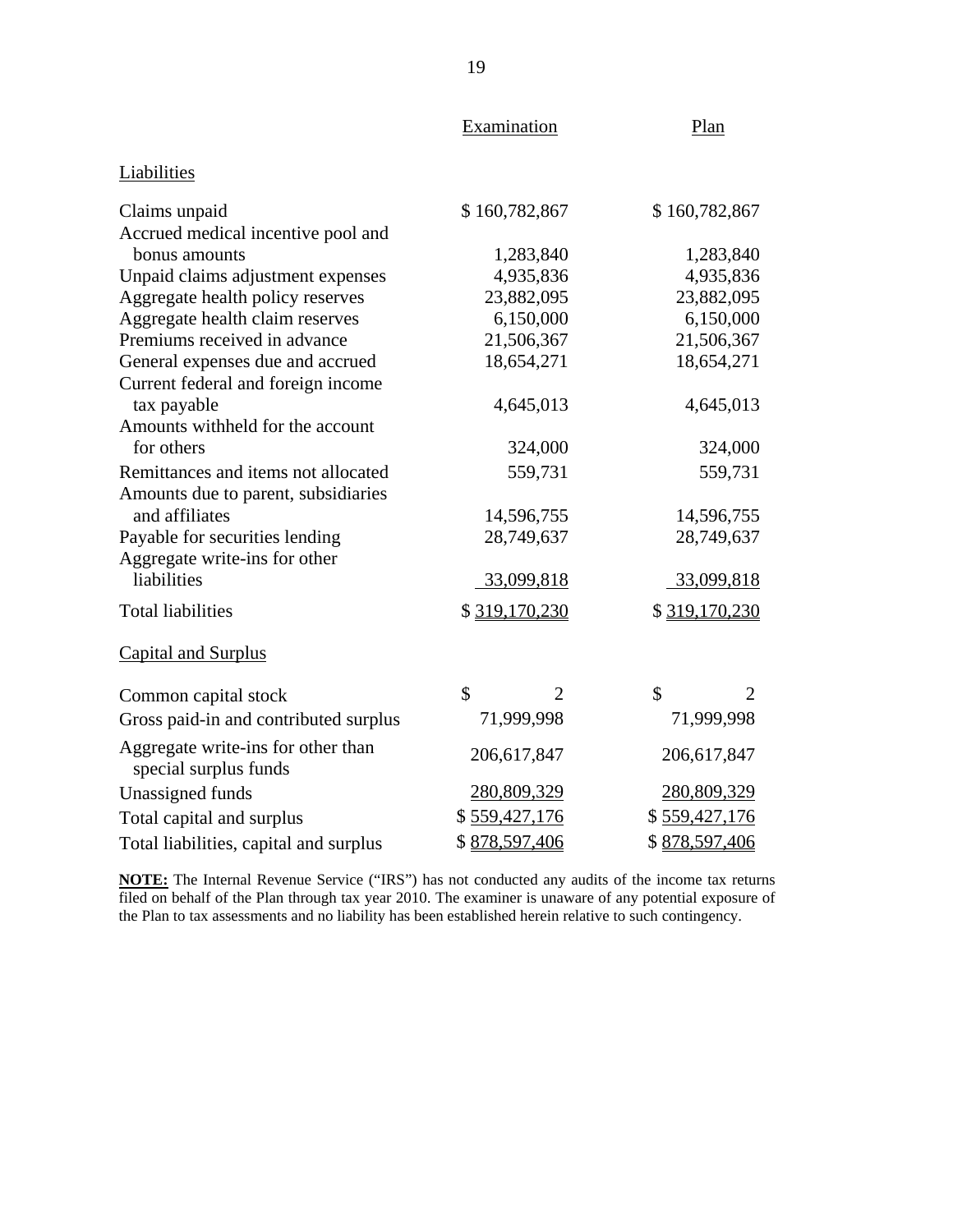<span id="page-21-0"></span>B. Statement of Revenue and Expenses and Capital and Surplus

Capital and surplus increased \$146,688,092 during the four-year examination period,

January 1, 2007 through December 31, 2010, detailed as follows:

# Revenue

| Premium income                                            |                            | \$9,586,748,433   |
|-----------------------------------------------------------|----------------------------|-------------------|
| Change in unearned premium reserve                        |                            | (4,879,235)       |
| Total revenue                                             |                            | \$9,581,869,198   |
| Hospital and medical expense                              |                            |                   |
| Hospital / medical expenses                               | \$5,980,198,850            |                   |
| Other professional services<br>Outside referrals          | 487,438,303<br>193,326,141 |                   |
| Emergency room and out of area                            | 323,670,827                |                   |
| Prescription drugs                                        | 1,215,201,106              |                   |
| Aggregate write-ins for other hospital<br>and medical     | (117,677,299)              |                   |
| Incentive pool, withheld adjustments<br>and bonus amounts | 2,837,218                  |                   |
| Total hospital and medical expenses                       | \$8,084,995,146            |                   |
| Claims adjustment expenses                                | 243,960,043                |                   |
| General administrative expenses                           | 552,163,465                |                   |
| Total underwriting expenses                               |                            | 8,881,118,654     |
| Net underwriting gains                                    |                            | \$<br>700,750,544 |
| Net investment income earned                              |                            | 178,806,384       |
| Net realized capital loss                                 |                            | (42, 349, 922)    |
| Net gain from agents' or premium                          |                            |                   |
| balances charged off                                      |                            | 4,698,617         |
| Aggregate write-ins for other income<br>or expenses       |                            | (27,529,245)      |
| Net income before federal and foreign                     |                            |                   |
| income taxes                                              |                            | \$814,376,378     |
| Federal and foreign income taxes<br>incurred              |                            | 306,440,746       |
|                                                           |                            |                   |
| Net income                                                |                            | \$ 507,935,632    |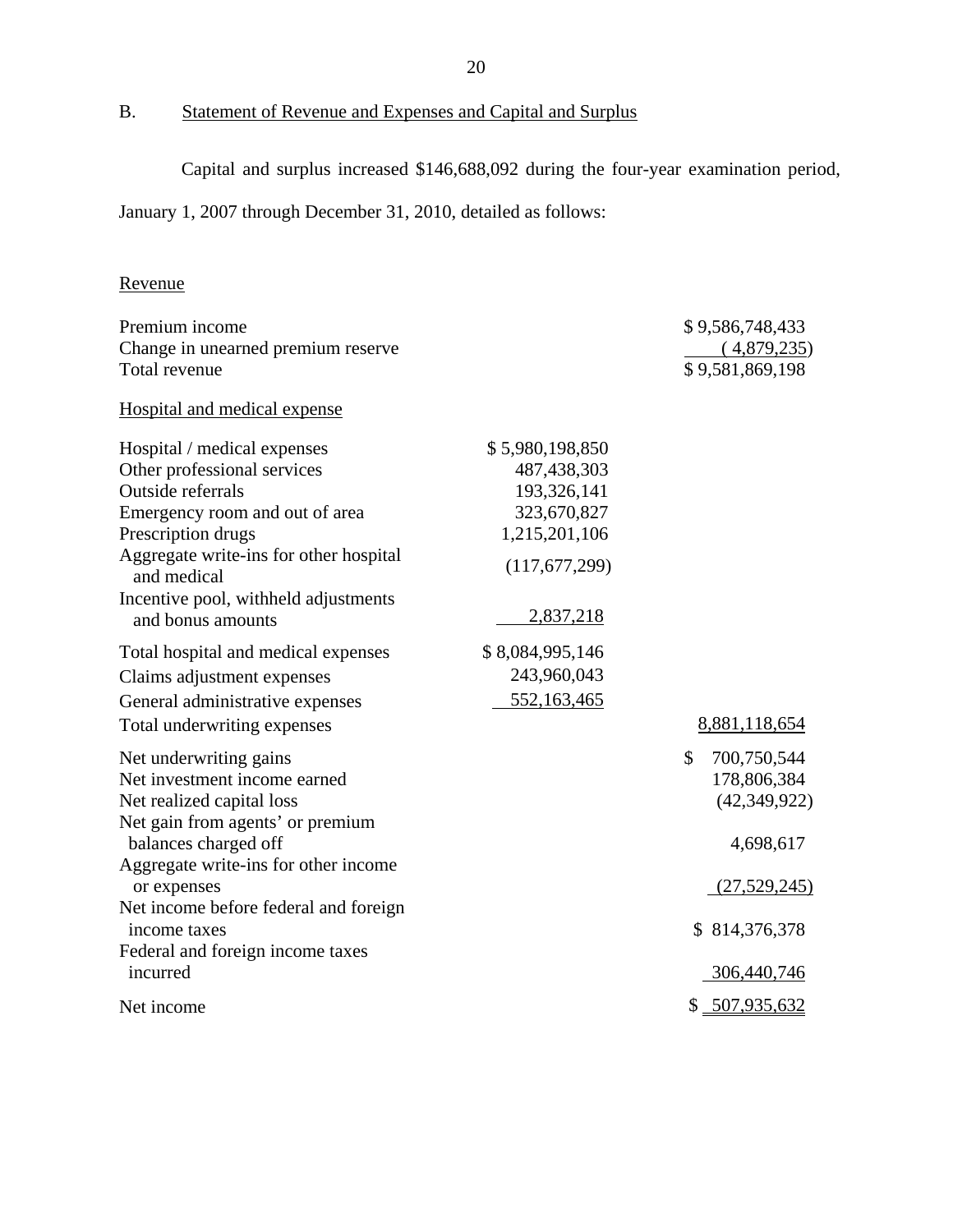# Changes in Capital and Surplus

| Capital and surplus, per report on<br>examination, as of December 31, 2006 |                            |                             | 412,739,084<br>\$ |
|----------------------------------------------------------------------------|----------------------------|-----------------------------|-------------------|
|                                                                            | Gains in<br><b>Surplus</b> | Losses in<br><b>Surplus</b> |                   |
| Net income                                                                 | \$507,935,632              |                             |                   |
| Change in unrealized capital gains                                         |                            | \$<br>51,845                |                   |
| Change in net deferred income tax                                          | 16,726,702                 |                             |                   |
| Change in non-admitted assets                                              |                            | 28,842,418                  |                   |
| Dividends to stockholders                                                  |                            | 355,000,000                 |                   |
| Aggregate write-ins for gains / losses                                     |                            |                             |                   |
| to surplus                                                                 | 5,920,021                  |                             |                   |
| Net increase in capital and surplus                                        |                            |                             | 146,688,092<br>\$ |
| Capital and surplus, per report on                                         |                            |                             |                   |
| examination, as of December 31, 2010                                       |                            |                             | 559,427,176<br>S. |

# **4. CLAIMS UNPAID**

The examination liability of \$160,782,867 for the above captioned account is the same as the amount reported by EHC HMO in its 2010 filed annual statement. The examination analysis of the claims unpaid reserve was conducted in accordance with generally accepted actuarial principles and practices and was based on statistical information contained in the Plan's internal records and its filed annual statements as verified during the examination. The examination reserve was based upon actual payments made through a point in time, plus an estimate for claims. Such estimate was calculated based on actuarial principles, which utilized the Plan's experience in projecting the ultimate cost of claims incurred on or prior to December 31, 2010.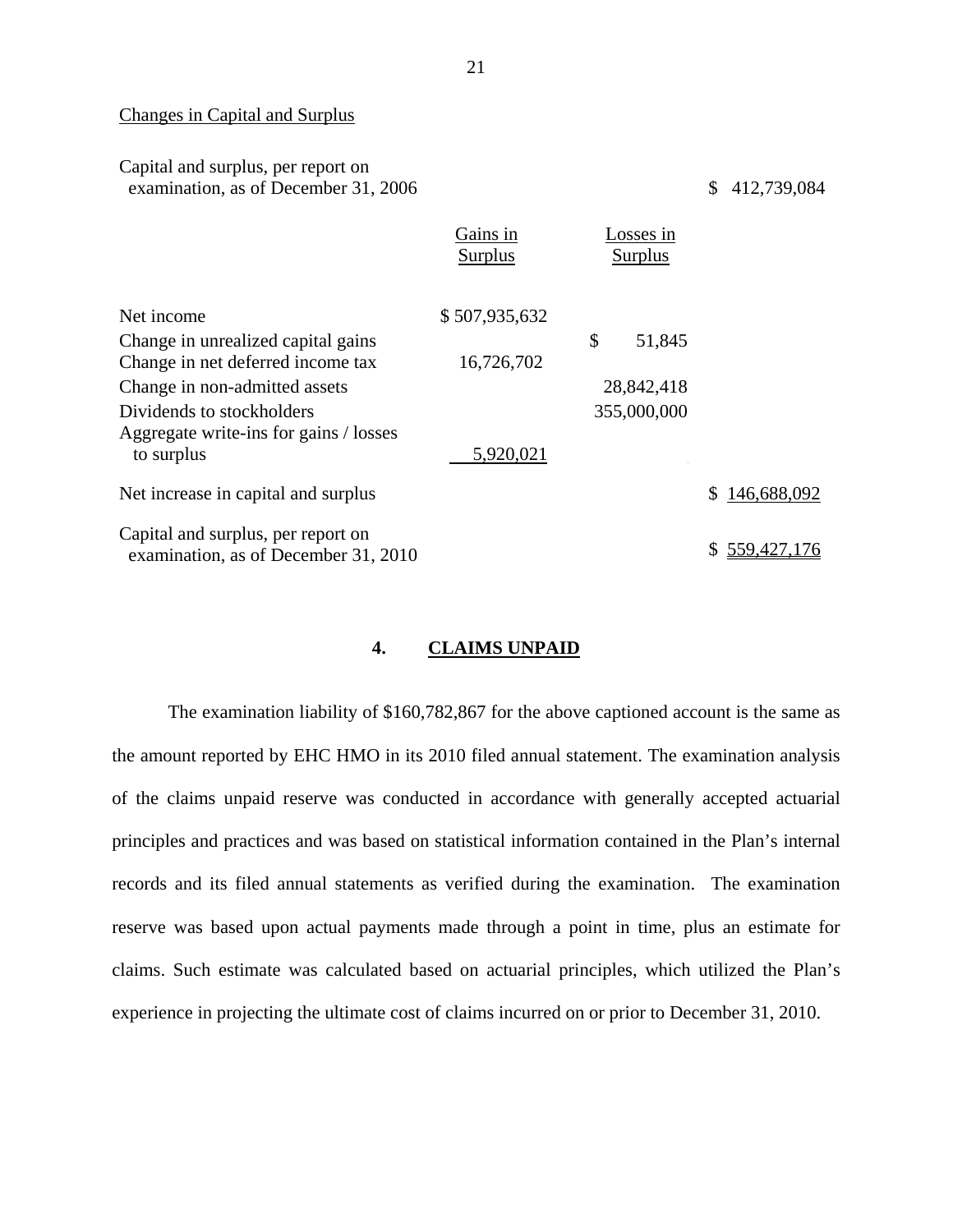# <span id="page-23-0"></span>**5. PREMIUM REFUNDS AND DEPARTMENT REGULATION NO. 146 (11 NYCRR 361) - SPECIFIED MEDICAL CONDITIONS ("SMC") POOLS**

During the examination it was noted that monies received by the Plan from the Market Stabilization Pools, which are to be given to the policyholders in terms of actual refunds, and/or credits in future premiums, were not accounted for properly; the Plan incorrectly, upon receipt of the monies reduced its paid claims expense by the total amount of monies received when actually it should have established a separate liability for monies that it had not yet distributed to the policyholders.

The impact to the financial statements for the above items was determined to be immaterial, therefore no change was made thereon.

It is recommended that the Plan properly accrue for all monies received from the SMC pools that remain undistributed to the policyholders.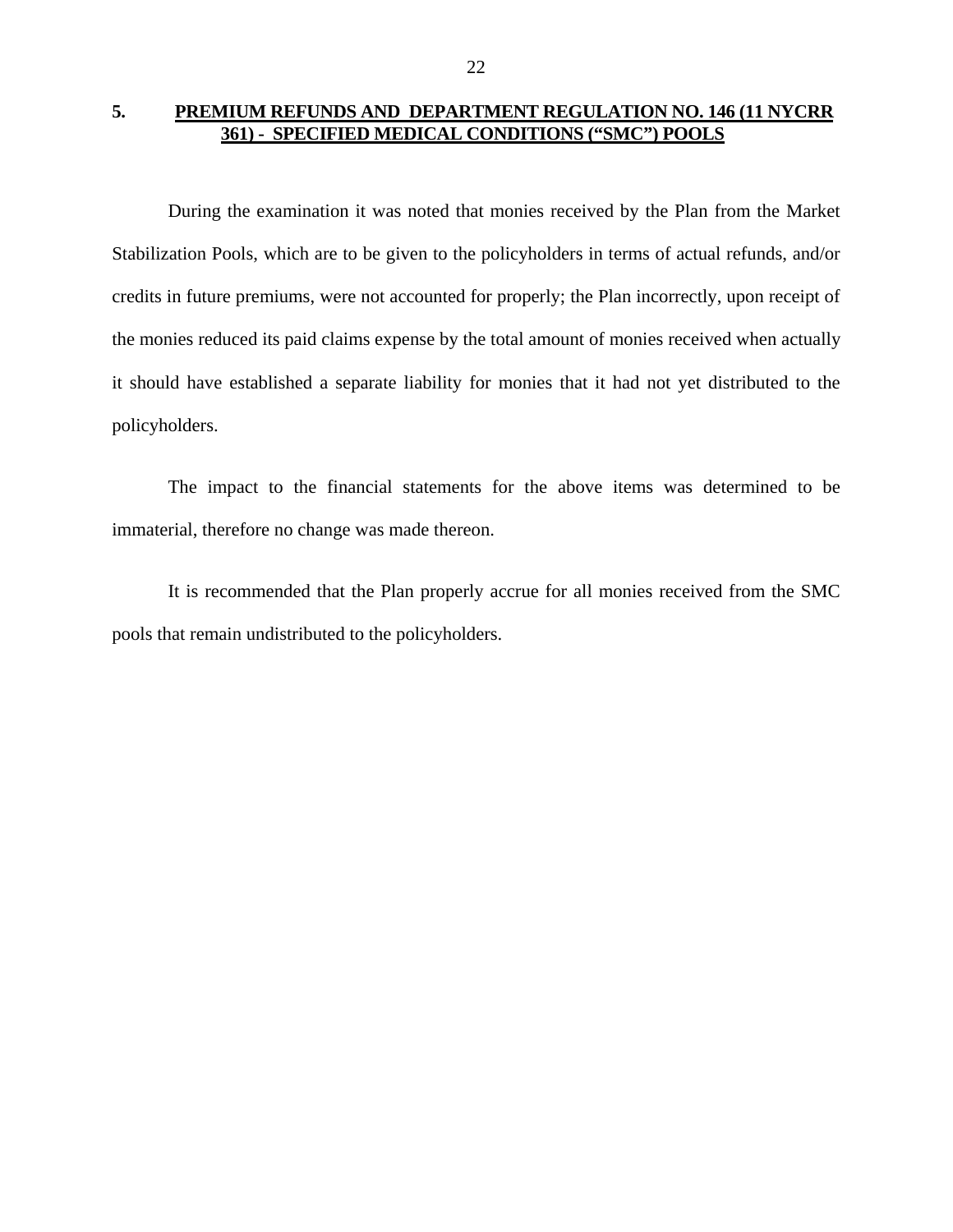**6. COMPLIANCE WITH PRIOR REPORT ON EXAMINATION** 

<span id="page-24-0"></span>The prior report on examination as of December 31, 2006, contained the following nine (9) comments and recommendations pertaining to the financial portion of the examination (page number refers to the prior report on examination):

|--|

# **PAGE NO. PAGE NO.**

1. Management and Controls

It is recommended that better record keeping be prepared in  $\frac{7}{7}$ regard to recording changes to the board's members.

*The Plan has complied with this recommendation.* 

# Holding Company System

2. It is recommended that EHC complies with Part 98-1.10(c) 11 of the Administrative Rules and Regulations of the Health Department and refrain from enacting agreements requiring the Superintendent's approval until such approval has been obtained.

*The Plan has complied with this recommendation.* 

3. It is recommended that EHC continues to provide its 12 management with summary reports of inter-company expense allocations and that the reports be used to verify that the expenses allocated to EHC are fair and equitable.

*The Plan has complied with this recommendation.* 

4. It is recommended that EHC continues to ensure that all 12 inter-company accounting transactions are correct and verified in all aspects prior to being recorded.

*The Plan has complied with this recommendation.* 

5. EHC's failure to maintain a separate cash disbursements 13 journal may constitute a violation of the cited statutory requirements.

> EHC defends its use of a single journal for multiple entities by stating that the use of individualized company numbers is sufficient to permit the transactions to be segregated by entity when desired.

*The Plan has complied with this recommendation.*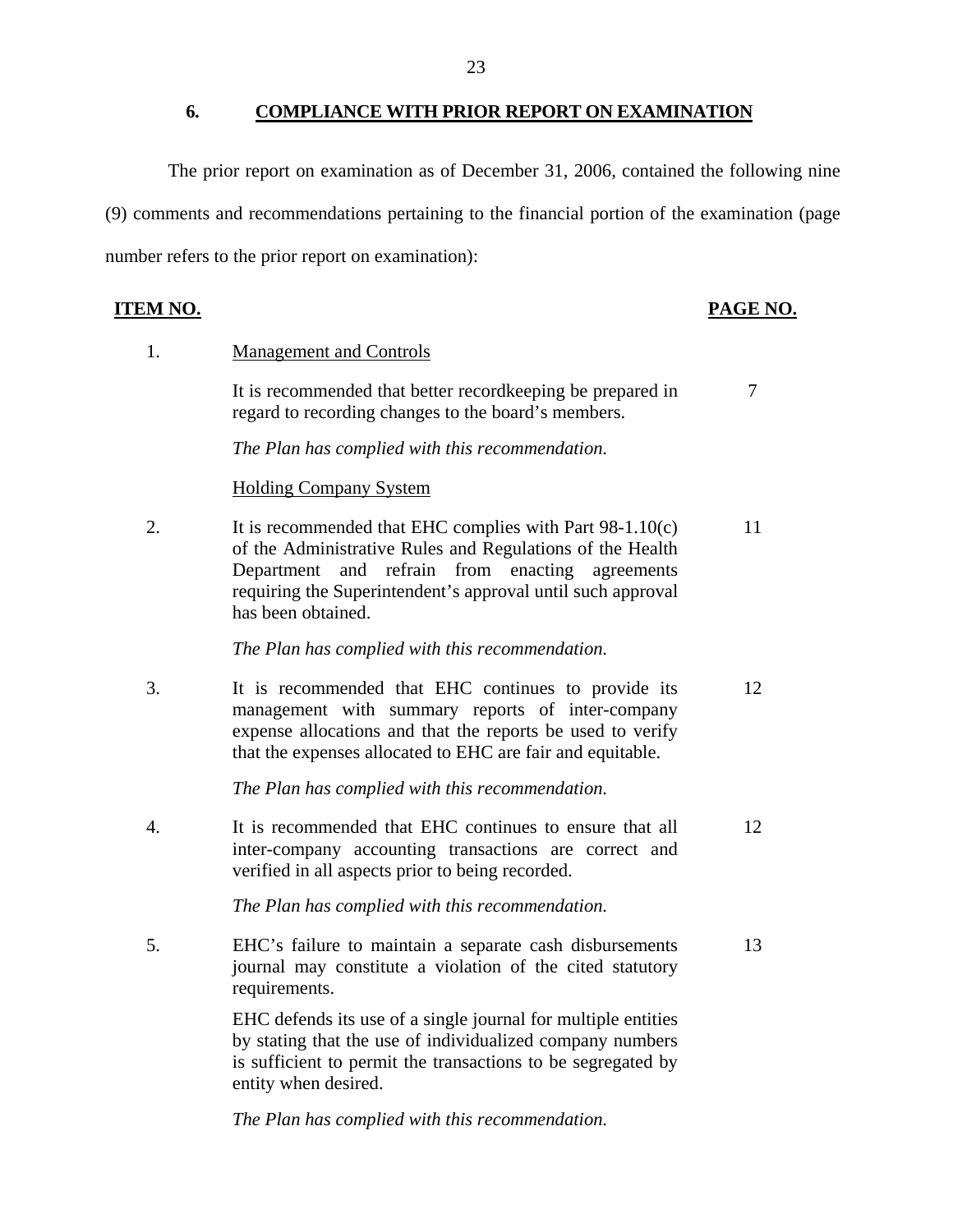#### Accounts and Records

6. It is recommended that EHC reviews its investment 14 portfolio more frequently than quarterly, at least monthly, to ensure compliance with all applicable New York investment limitation statutes and internal guidelines.

## *The Plan has complied with this recommendation.*

7. It is recommended that EHC continues to ensure 15 compliance with Department Regulation No. 152 by ensuring that its record retention schedules available for reference are clear and complete.

#### *The Plan has complied with this recommendation.*

#### Internal Controls

8. It is recommended that EHC continues to improve and 17 enhance its internal control environment by ensuring that control descriptions are clear, adequately described and meet the criteria of a control.

*The Plan has complied with this recommendation.* 

# Facilitation of Examination

9. It is recommended that EHC improves its procedures for 18 facilitating examinations. These comments are also directed at the HMO's independent certified public accountant in regard to the requirements of Section 307(b) of the New York Insurance Law and Department Regulation No. 118 (11 NYCRR 89).

> *The Plan has not fully complied with this recommendation. A similar comment appears in this report.*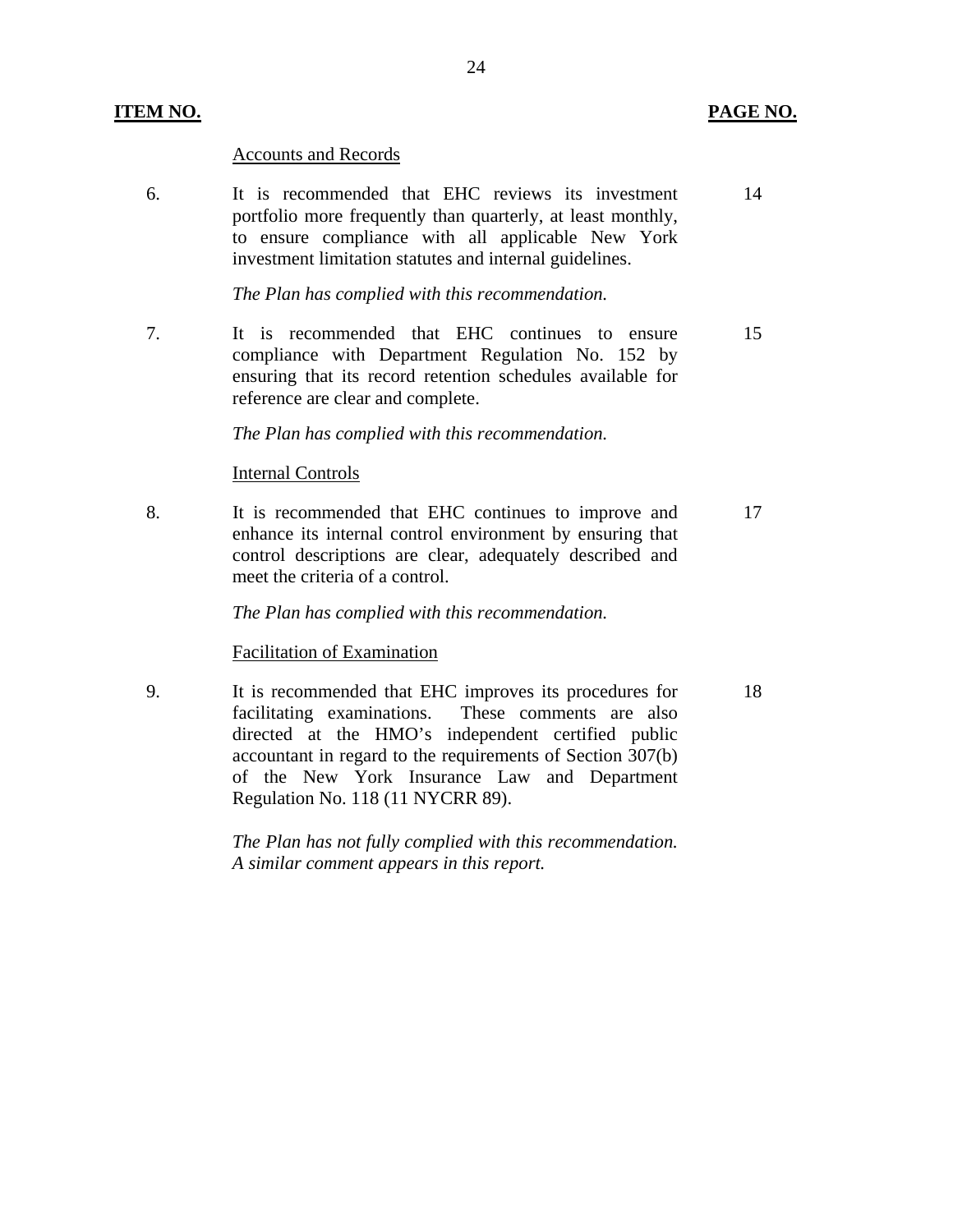# **7. SUMMARY OF COMMENTS AND RECOMMENDATIONS**

## <span id="page-26-0"></span>**ITEM**

# **PAGE NO.**

A. Dividends

It is recommended that the Plan comply with Part 98-1.11(c) of the Administrative Rules and Regulations of the Health Department by obtaining the commissioner's approval along with the advice of the superintendent, before declaring and distributing dividend exceeding 10% of its prior twelve month period's capital and surplus or 100% of adjusted net investment income for such 12

# B. Facilitation of the examination

It is recommended that the Plan comply with the requirements of Section  $310(a)(3)$  of the New York Insurance Law by providing requested documentation in a timely manner. 17

C. Premium refunds and Department Regulation No. 146 (11 NYCRR 361) - Specified Medical Conditions ("SMC") Pools

> It is recommended that the Plan properly accrue for all monies received from the SMC pools that remain undistributed to the policyholders. 22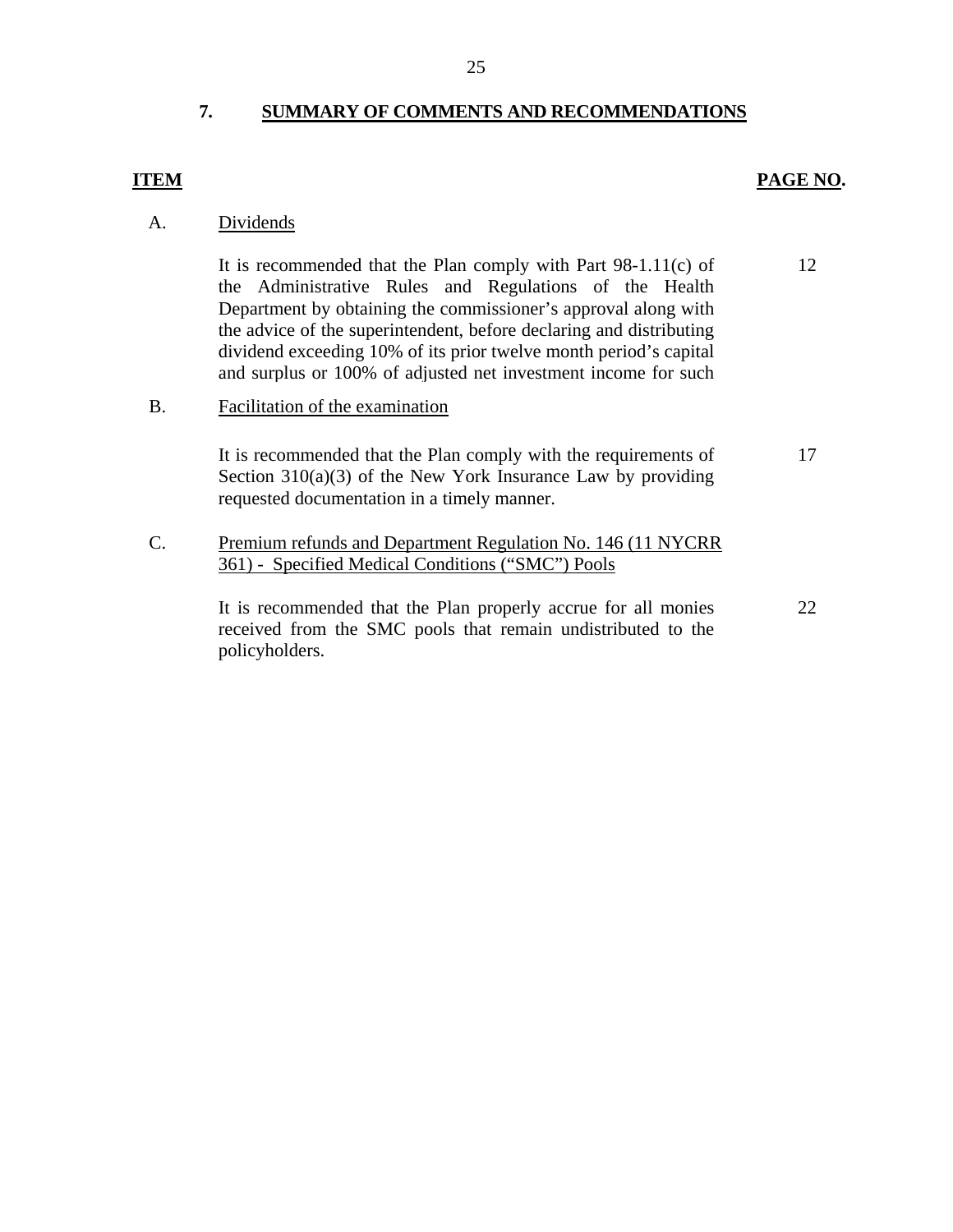Respectfully submitted,

Jerry Ehlers, CFE

STATE OF NEW YORK  $\mathcal{L}$  $)$  SS. **COUNTY OF NEW YORK)** 

Jerry Ehlers, being duly sworn, deposes and says that the foregoing report submitted by him is true to the best of his knowledge and belief.

Hl.,

Jerry Ehlers, CFE

Subscribed and sworn to before me<br>this  $5+k$  day of  $M_{\lambda \wedge \lambda}$  2014.

 $\mathcal{L}$ 

 $\mathcal{L}^{\frac{1}{2}}$ 

DENISE C. LENNOX QUALIFIED IN WAYNE COUNTY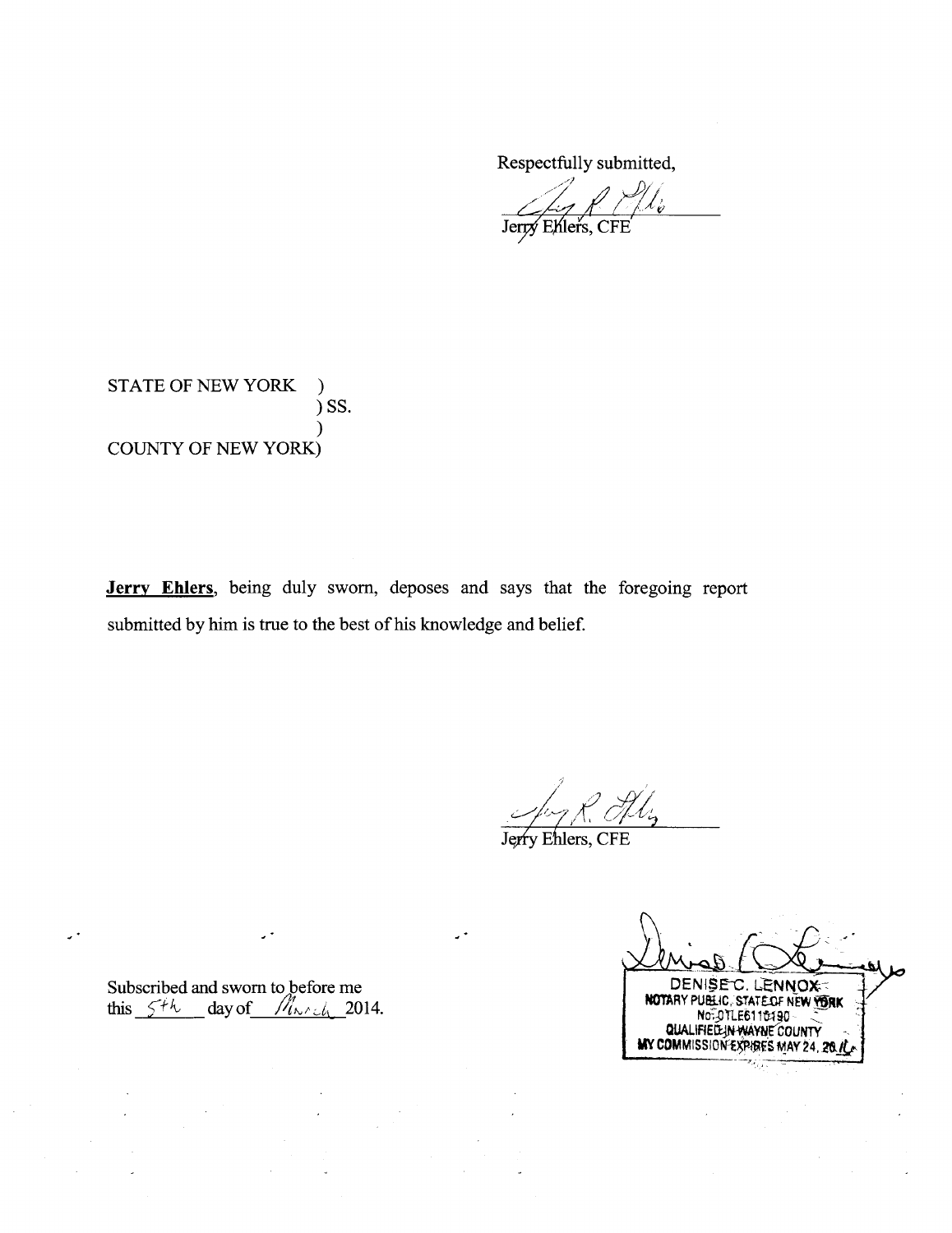Respectfully submitted,

Wai Wong Associate Insurance Examiner

**STATE OF NEW YORK** 

) SS.

 $\mathcal{L}$ 

 $\mathcal{E}$ 

**COUNTY OF NEW YORK )** 

WAI WONG, being duly sworn, deposes and says that the foregoing report submitted by him is true to the best of his knowledge and belief.

 $\overline{\phantom{a}}$ ang

Wai Wong

Subscribed and sworn to before me<br>this  $28\frac{\cancel{3}3.000}{2}$  day of  $\cancel{49.01}\%$ 

Charles Toweyay

sion Expires  $1/2$   $\ell$  / 18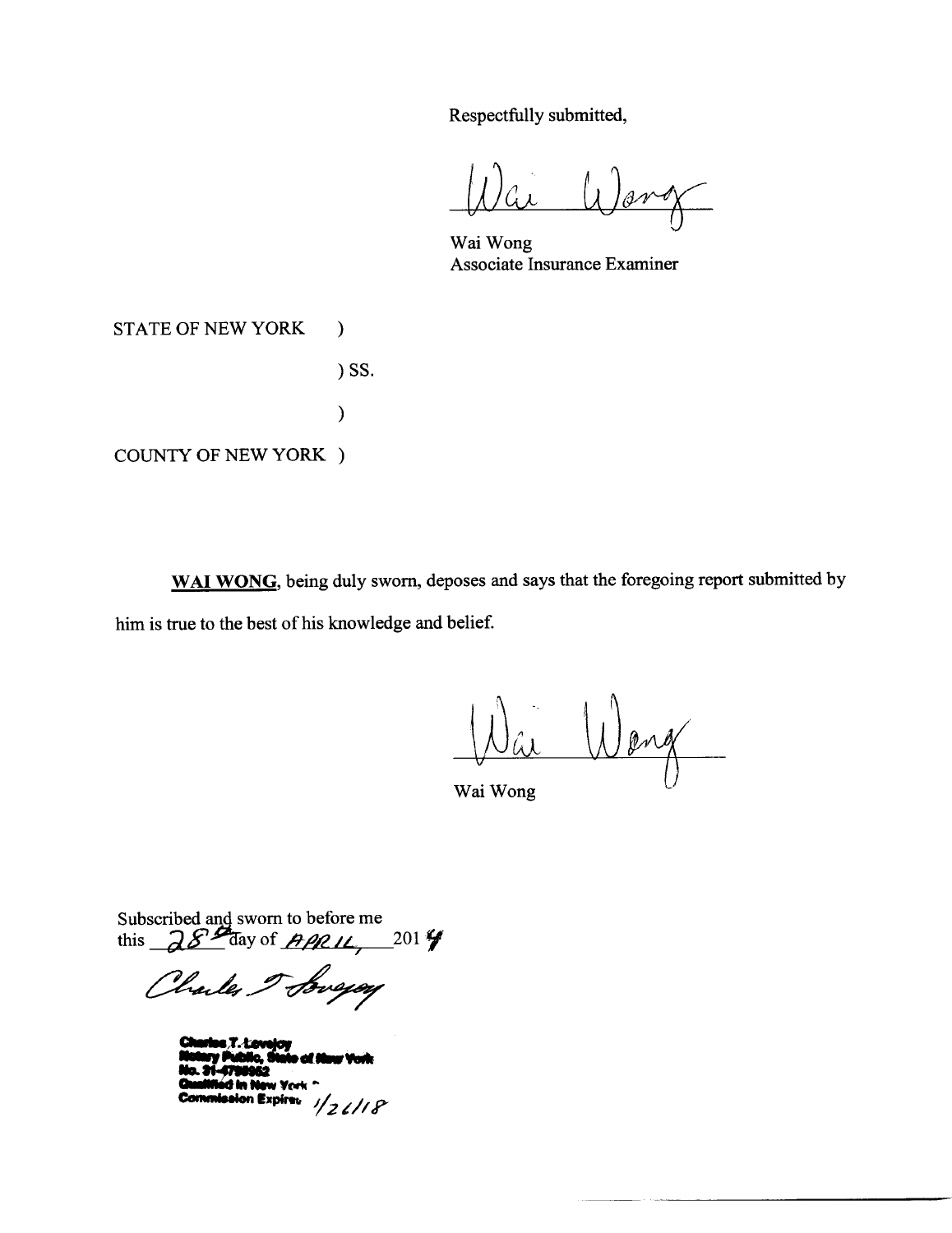Appointment No. 30710

# **STATE OF NEW YORK INSURANCE DEPARTMENT**

I, James J. Wrynn, Superintendent of Insurance of the State of New York, pursuant to the provisions of the Insurance Law, do hereby appoint:

# **Noble Consulting Services, Inc.**

as a proper person to examine into the affairs of the

# Empire Healthchoice HMO, Inc.

and to make a report to me in writing of the condition of the said

# **HMO**

with such other information as he shall deem requisite.

In Witness Whereof, I have hereunto subscribed by name and affixed the official Seal of this Department, at the City of New York.

This  $19^{th}$  day of April, 2011

Superintendent of Insurance